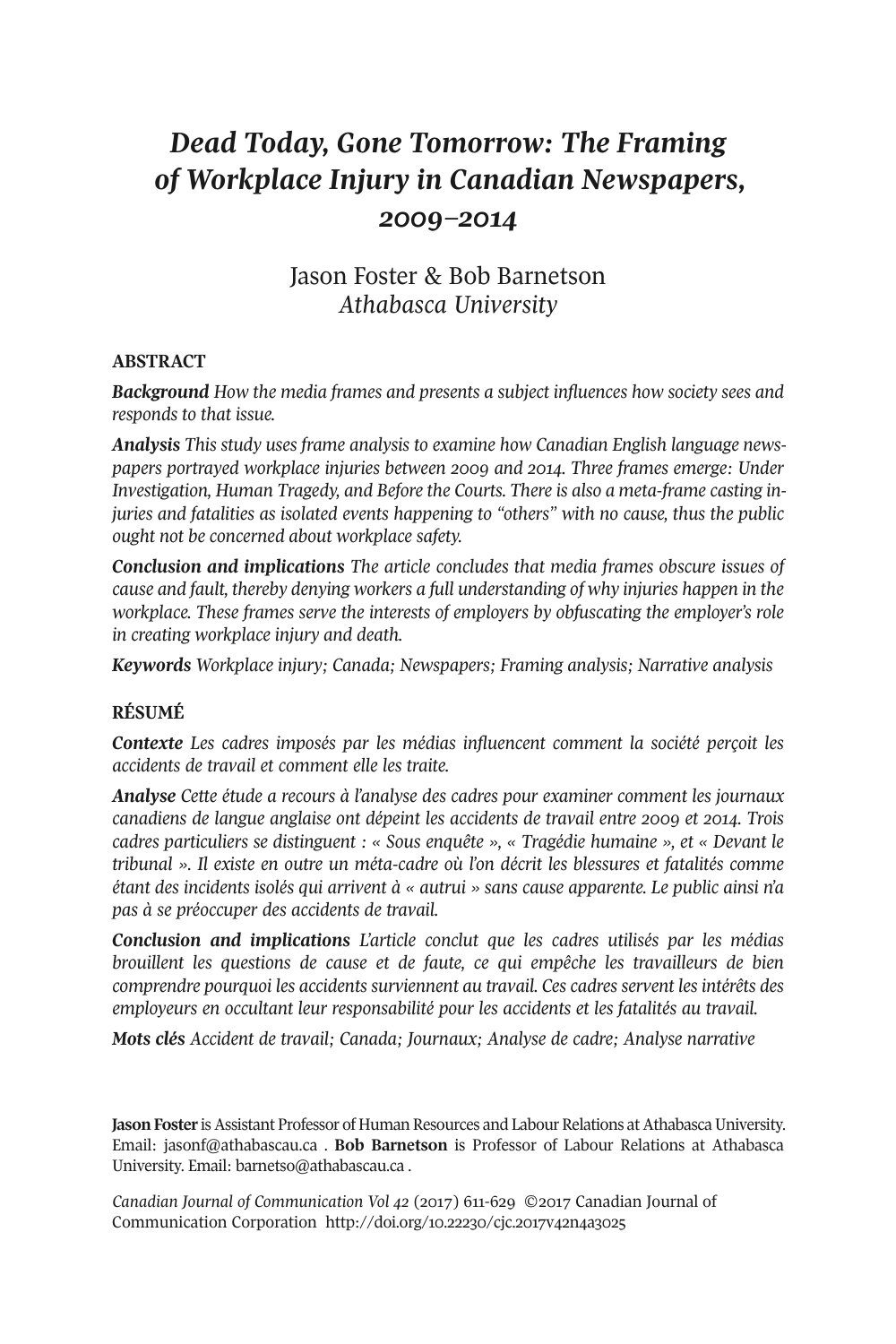#### **Introduction**

Injury is endemic in Canadian workplaces. In 2012, there were 245,365 accepted workers' compensation claims for injuries that required time away from work as well as 977 claims for workplace fatalities (AWCBC, 2014). These statistics significantly underreport the true level of workplace injury by excluding injuries that did not require time away from work, injuries to those outside the workers' compensation system, and unreported injuries—which some studies put at 40 percent of all injuries (Arthurs, 2012; Cox & Lippel, 2008; Shannon & Lowe, 2002). These systematic exclusions of some injuries from official injury counts reveal that workplace injuries have a dual nature: they are specific harms experienced by workers, but are also socially constructed via choices about what "counts" as an injury.

Social constructivism asserts that individuals "create" reality by what stimuli they pay attention to and how they interpret those stimuli—choices that are driven by individuals' values, beliefs, and experiences (Lindlof,1988). Personal experience (i.e., our "experienced reality") is a powerful but limited source of knowledge (Maxson, Hennigan, & Sloane, 2003). Our experienced reality is combined with knowledge gleaned from interacting with other people in our social groups, institutions, and the media (our "symbolic reality") to create a shared reality (Adoni & Mane,1984; Spector, 1987). The media plays an importantrole in the social construction processes because it is a major source of symbolic reality and also a channel used by claims makers to shape our perceptions of issues (Best, 1999).

The idea that injuries are social constructions also helps us understand the differing views of employers and workers about the risk of workplace injury. Employers view the risk of workplace injury as minimal, unavoidable, and acceptable—a perspective that dominates popular discussion and public policy (Hilgartner, 1985; Iverson & Barling, 2005). By contrast, workers—those most often injured and killed—note that the frequency and type of workplace injuries they experience are largely determined by decisions employers make about what, when, where, and how goods and services are produced. In this way, injury is a cost imposed upon workers by employers in the pursuit of profit (Barnetson, 2010).

The state's choice to regulate corporate misbehaviour (typically through persuasion and education) rather than punish it can also be understood through the lens of social construction (Gray, 2006; Tombs & Whyte, 2007). Regulation assumes that individuals are "reasonable, of good faith, and motivated to heed advice" (Braithwaite, 1989, p. 131) and that regulatory offenses are not inherently immoral, only illegal (Simpson, 2002). Constructing corporate behaviour that results in injury or death as a regulatory violation rather than as a crime may, in part, reflect that corporate activities are generally perceived as desirable and that corporations are subjected to significant structural pressures (e.g., the profit motive) that may result in undesirable outcomes, such as injuries and fatalities (Bittle, 2012; McMullan, 1992; Slapper & Tombs, 1999). Discourse of health and safety as a cost-benefit analysis restricts the scope of public debate about workplace injury to purely economic matters, squeezing out discussion about human rights and democracy (Shapiro, 2014).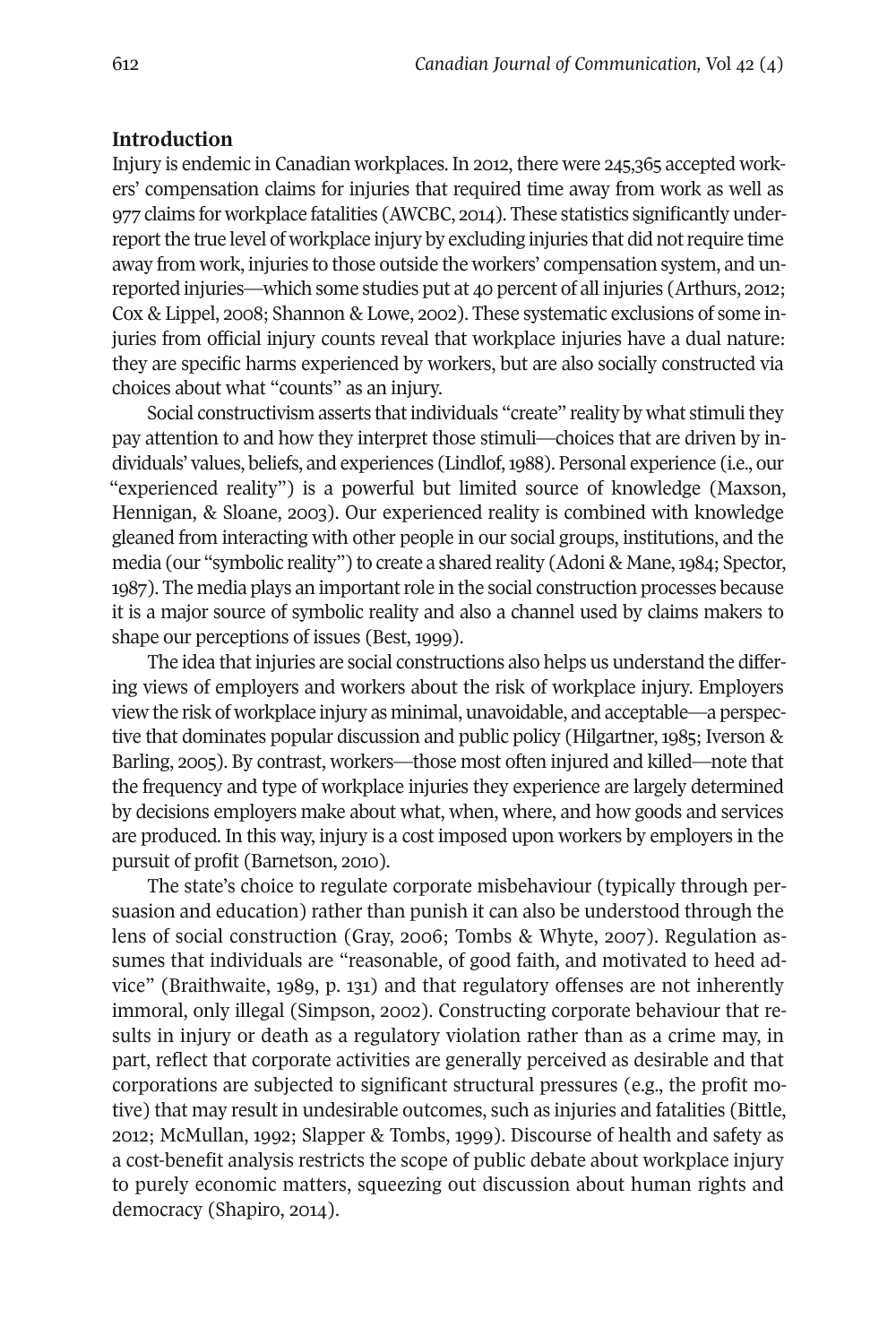Frames—clusters of factual and interpretative claims—that help us organize our understandings of events and prescribe actions and policies are an important feature of social constructivism (Best, 2001). For example, if we adoptthe frame that workplace injuries are caused by worker carelessness, we will probably identify a different public policy response to a spate of workplace fatalities than would someone who adopts the frame that workplace injuries are the result of employer choices under the profit imperative of capitalism (Graebner, 1984). The existing cultural stock of frames provide storylines that assist the media in making events understandable to readers, efforts that also reinforce these cultural stocks.

### **Media, frames, and capitalism**

It is widely accepted that media does more than passively report the news. "News is not simply gathered; it is constructed or produced" (Lorimer & Gasher, 2004, p. 242). News reports about events shape the public's understanding of that event. Media creates a "story" that simplifies, organizes, and explains. Due to its status in society as teller-of-truth (Kovach & Rosenstiel, 2001), the media plays a persuasive role in the creation of the story. "While news is not fiction, it is a story about reality, not reality itself. Yet because of its privileged status as reality and truth, the seductive powers of its narratives are particularly significant" (Bird & Dardenne, 1997, p. 346–347). Media is uniquely placed to construct public understanding of an issue or event. As Robert McChesney (2003) has observed: "the media do not necessarily tell you what to think, but they tell you what to think about, and how to think about it. … It is not just about whether a story will be covered at all, but, rather, how much attention a story will get and the tone of the coverage" (p. 303).

To this end, media participates in the act of selecting the frames that become part of public discourse. In fact, its function is a particularly central one. More specifically, what the media chooses to report as "news" and how it chooses to frame the news story helps create and then reproduce societal views about whatissues are newsworthy (i.e., important) and how people should respond to these issues (i.e., whatis the problem, who is to blame) (Chermack, 1995; Croteau & Hoynes, 1997; Kellner, 1995). In the social constructivist view, newspaper content does notreflect any objective reality but rather is the result of reporters and editors interacting with the broader social structure, which includes resource and editorial constraints as well as the ideological predispositions of reporters, sources, and society (Demers, 1996; Dunwoody & Griffin, 1999; Fishman, 1980; Gans, 1979; Sigal, 1973, 1986).

One outcome of these dynamics is media frames—particular ways of telling a story to optimize reader accessibility. The process of framing the news means that certain understandings of reality are conveyed at the expense of other understandings (Cappella & Jamieson,1997; Entman,1991; Pan & Kosicki,1993). For example, Robert Entman (1993) asserts:

Framing essentially involves selection and salience. To frame is to select some aspects of a perceived reality and make them more salient ... in such a way as to promote a particular problem definition, causal interpretation, moral evaluation, and/or treatment recommendation for the item described. (p. 52)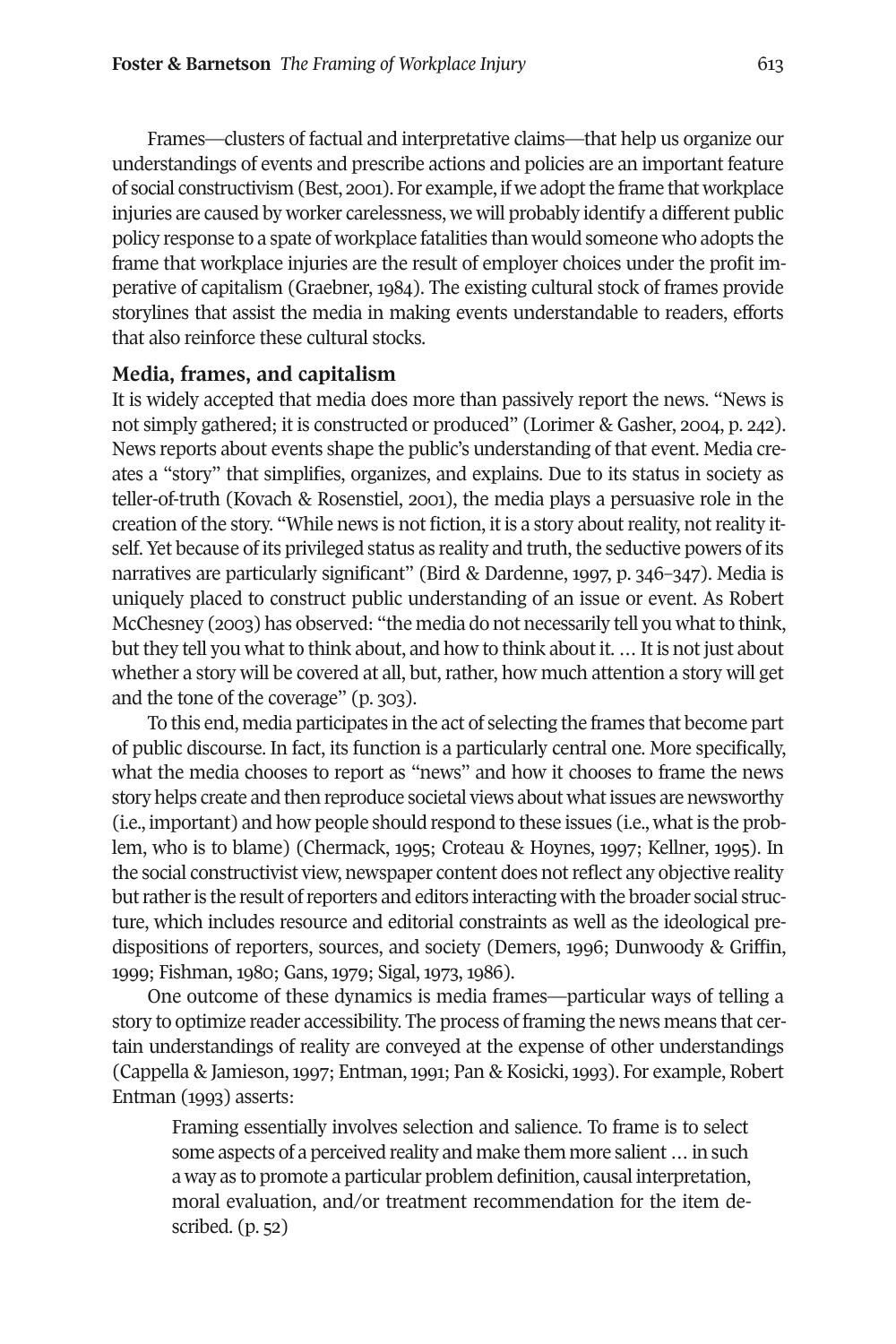Framing (which can occur with varying degrees of intentionality) can operate by the selection of words and story templates, the sources used (and not used), the amount of coverage, and whether or not a specific incidentis linked to a larger pattern orissue (Entman,1991,1993; Lowney & Best,1995; Pan & Kosicki,1993). For example, emphasizing events as specific happenings (episodic frames) instead of placing them in a broader context (thematic frames) reduces an audience's likelihood of holding someone accountable forthe existence and remedying of an issue (Iyengar,1991). More broadly, the act of framing allows the media to engage in agenda setting (McCombs & Reynolds, 2002)—shaping what is considered important and what is not.

Frames and the media's role in their construction are particularly salient when addressing issues of political and economic significance. Matters related to the functioning of the capitalist economy are a point of active framing by media. The nature of media framing regarding the structures of capitalism and their consequences is problematic as media organizations are embedded within those very structures (Lorimer & Gasher, 2004). Put succinctly, "the corporate news media have a vested interestin the corporate system" (McChesney, 2003, p. 315). The interests of media corporations broadly align with the interests of capitalism in general, which has a direct and profound impact on the nature of how media reports on issues touching on those interests. Specifically, "the media system has been set up to serve the interests ofthose who make the policies behind closed doors – large profit-driven media corporations – while the broad and vital interests of the population have been largely neglected" (McChesney, 2004, p. 18).

The structures of capitalism are rendered invisible in media reporting and the desirability/inevitability of capitalist political economy is assumed (Newman & Scott, 2005). The negative aspects of capitalism, including inequality, are downplayed, while its merits are lauded. It is important to point out this bias is rooted in how media is structured in North America and not in the actions of individual actors. As McChesney (2004) points out, journalists approach their work with a high degree of professionalism and desire to report news as accurately as possible. It is that capitalism resides in a sphere of consensus (Hallin, 1986), wherein its tenets are assumed to have widespread agreement and there is no need to point out shortcomings or alternative points of view. Thus critiques of capitalism are silenced. The singular view of political economy is cloaked by the veneer of "objectivity," which marks the liberal tradition of media found in North America (Hallin & Mancini, 2004).

The entrenched framing regarding capitalism shapes decisions of what to cover as well as how to cover it. It even extends to the tendency to give greater voice to establishment elites who reflect the consensus (Hart, 2005) and to silence others, including racial, class, and gender minorities who may challenge the consensus (Renaud Gonzalez, 2005). Through these means, media organizations in NorthAmerica bolster the interests of capital in society at the expense of other interests, including those of workers, by shaping public understanding of issues and events.

#### **Media portrayals of workplace injury**

The above discussion is pertinent to the present study because the processes of work are intimately tied to structures of capitalism. Work-related issues cannot be disentan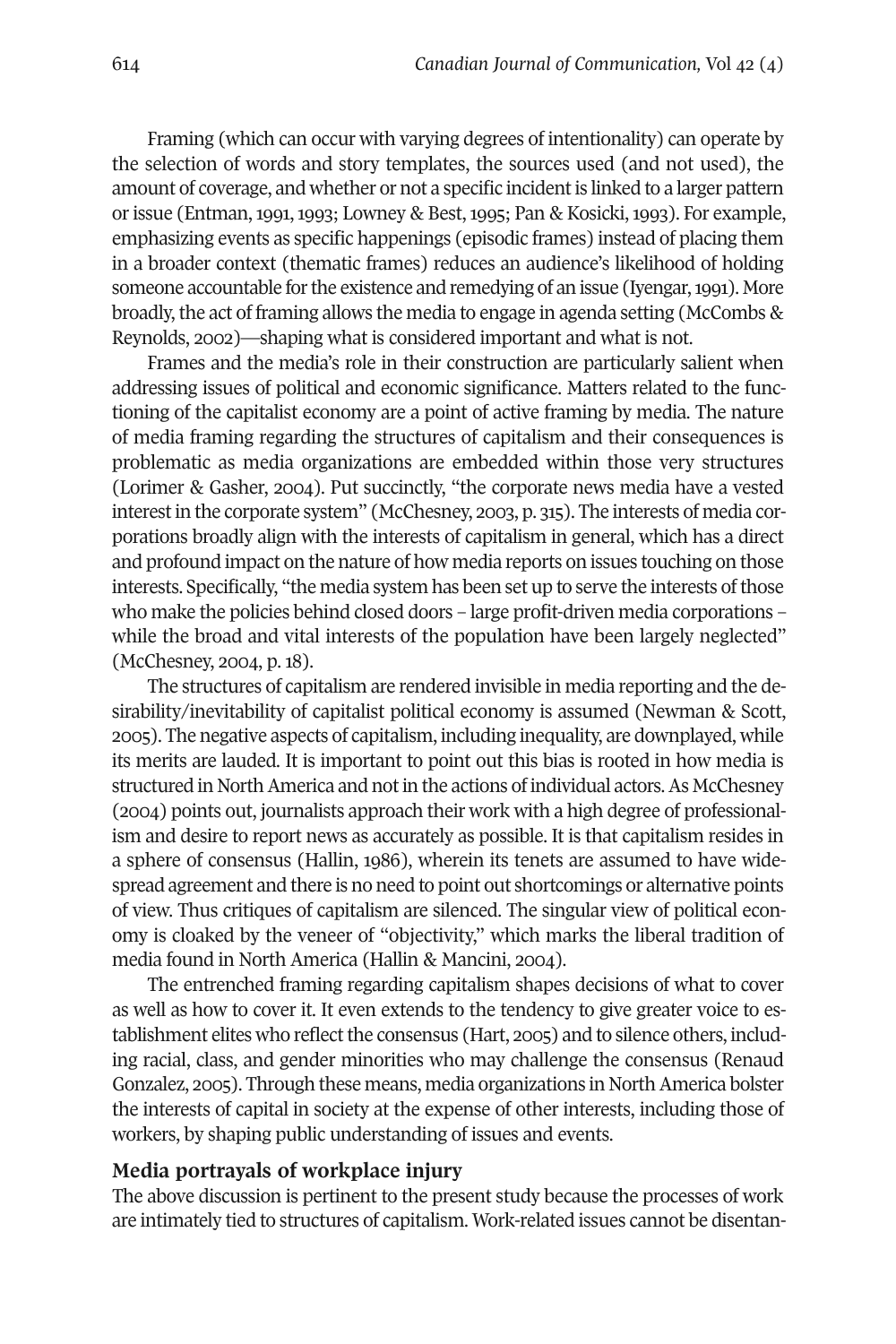gled from the inherent, underlying power relations that exist in the employment relationship (Hyman, 1989). Consequently decisions regarding media coverage of work issues will activate the same interest dynamics that shape other political and economic matters central to capitalism. Indeed, coverage of labour issues reflects a structural inclination to privilege the interests of capital (employers). Research has shown a consistent managerial bias in North American media. Coverage of labour disputes and union activity constructs an anti-labourframe, highlighting violence and discord while downplaying the substance of workers' concerns (Harrison, 1985; Parenti, 1986; Schmidt, 1993). Similar representations of unions are also evident in popular culture (McCutcheon & Barnetson, 2016; Puette, 1992). Christopher Martin (2004) finds that striking workers are portrayed in the media as interfering with consumer rights and workers' concerns do not align with the broader public interest.

Workplace injuries and fatalities are a subset of labour issues. While newspapers frequently report on workplace injuries and fatalities, there is limited analysis of the nature of media coverage of workplace injuries (Denenberg & Denenberg, 2012). Tim Gawley and Shane Dixon (2015) conducted a quantitative analysis of Ontario newspaper reports of workplace injury and found the coverage skews the picture by over-reporting fatalities, injuries to men, and injuries in the construction sector. Bob Barnetson and Jason Foster (2015) replicated the study using a national dataset and found similar results. Both studies show media reporting creates a picture of injuries as acute physical events that happen mostly to men in blue-collar jobs. Injuries to female workers, occupational disease, and musculoskeletal injuries are almost entirely absent from media reports. There is, however, no analysis available of how media reports frame workplace injuries and fatalities or what effect those frames might have on public perception.

There is significant analysis of media frames of injuries and fatalities that result from intimate partner violence (IPV, sometimes called domestic violence) (Bullock, 2007; Bullock & Cubert, 2002; Gillespie, Richards, Givens, & Smith, 2013; McManus & Dorfman, 2003; Richards, Gillespie, & Smith, 2011; Taylor, 2009). This analysis suggests that media reporting creates a distorted picture (Berns, 1999; Consalvo, 1998a,1998b; Meyers,1994,1997). Marian Meyers (1994,1997) asserts that news coverage of domestic violence is designed to uphold a patriarchal status quo by emphasizing individualized explanations and downplaying the explanatory value and contribution of gender-based structural and social norms. In this way, media coverage blames the victim and thereby vitiates societal responsibility for taking action (Belknap, 2007).

No similar analysis has been performed on media reports of workplace incidents. While some is known about who and what gets reported, very little is understood about how media reports frame workplace injuries and fatalities. A framing analysis similar to studies into IPV is overdue. The dearth of studies about media frames of workplace injuries and fatalities suggests an inductive approach to the issue, anchored by the theoretical understanding of the structure of media organizations. The following research question guides this study:

How are workplace injuries and fatalities framed in news reporting?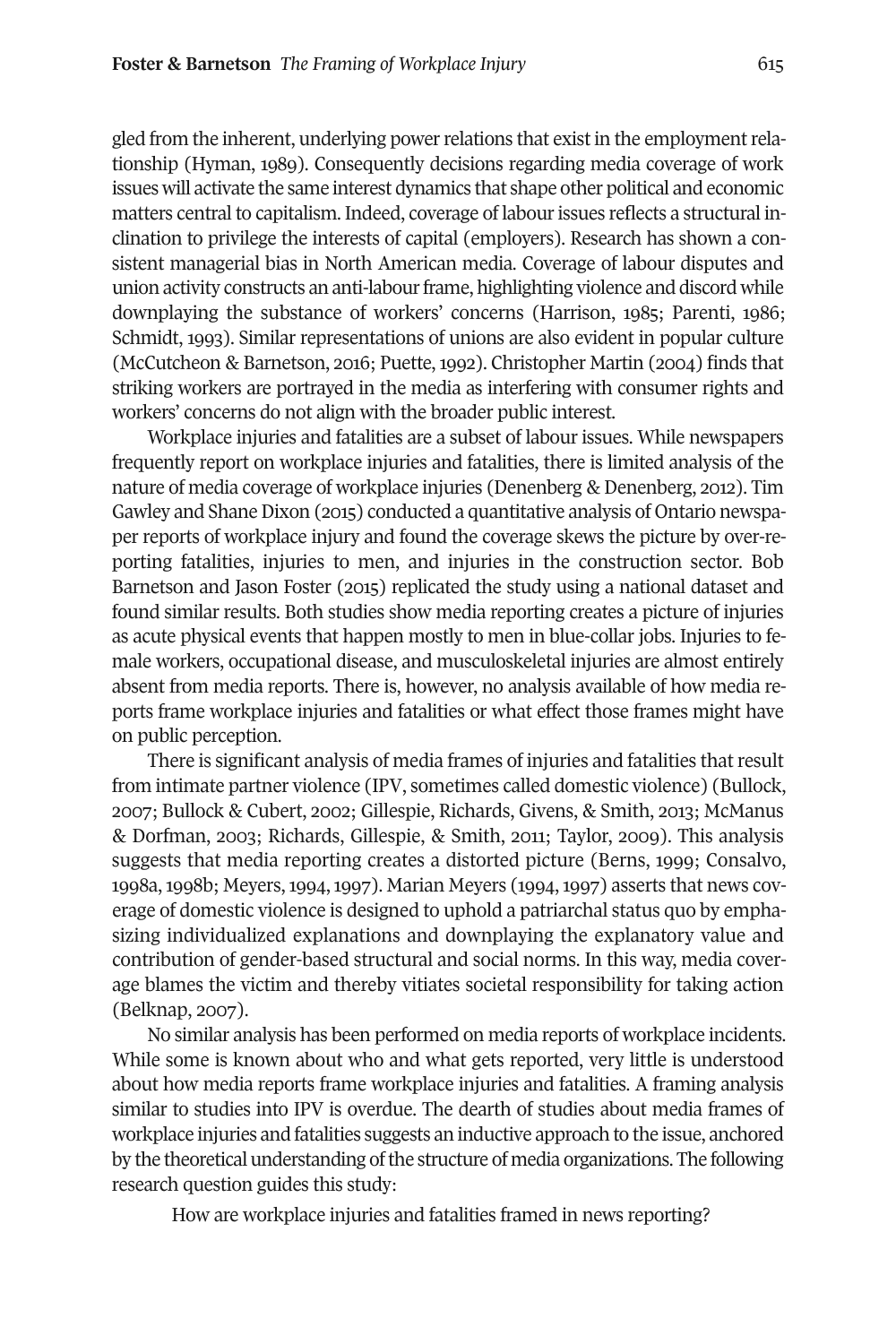## **Method**

The dataset for this study comprises  $245$  newspaper articles that appeared in  $31$  Canadian English-language daily newspapers between July 1, 2009, and June 30, 2014, which reported workplace injuries or fatalities. Articles were retrieved from the FPInfoMart database using search terms that included "workplace fatality," "injured worker," "workplace accident," and "workplace death." A total of 856 articles were initially identified. A review of the dataset saw 611 articles eliminated because they were duplicate reports (i.e., wire stories that appeared in multiple newspapers) or did not report on workplace injuries orfatalities. This data was entered into qualitative data management software and subjected to qualitative content analysis to identify overarching themes and patterns, thereby identifying the focus of social attention (Berg, 2004; Webber,1990).

Following Philipp Mayring's (2000) inductive approach, researchers independently reviewed an initial sample of 40 articles, noting key manifest and latent concepts and themes. Subsequently, a unified coding scheme for the dataset was developed and applied by each researcher independently. A very small number of coding discrepancies were resolved via discussion. A three-frame typology and metaframe (set out below) emerged from analysis and was presented to a convenience sample of five current and former journalists. The purpose of this was to validate the frames and identify work practices and structural pressures that may help explain the typology. Individual semistructured interviews of the journalists were approved by the Athabasca University Research Ethics Board and were conducted, transcribed, and coded by the researchers.

## **Results**

Analysis revealed three media frames in stories written about workplace incidents: incidents were Under Investigation, a Human Tragedy, or Before the Courts. These individual frames together give rise to a meta-frame that casts injuries and fatalities as isolated events that happen to "others" for which no one is responsible (except maybe the worker) and that we ought not be concerned about workplace safety.

### *Under investigation*

The first media frame appears primarily in articles reporting the occurrence of workplace incidents. These articles entail a brief sketch ofthe facts and invariably conclude by indicating that the incident is under investigation by provincial occupational health and safety (OHS) officers and/or police. Consider this (typical) example:

A BC Hydro employee has been killed at a Hydro substation east of Cranbrook. The BC Ambulance Service was called on Monday afternoon to treat an injured worker, but when paramedics arrived they couldn't revive the man. The victim has been identified as 33-year-old Brandon Beday of Lumby. The BC Coroner Service is investigating. (*Globe & Mail*, 2010, p. S2)

These stories tend to be short in length (often a single paragraph) and contain five noteworthy aspects.

First, the article uses the passive voice to describe the event, thereby focusing attention on the recipient of the action (an "employee has been killed") rather than the (unnamed) actor or agent that caused the event. The story does not probe root causes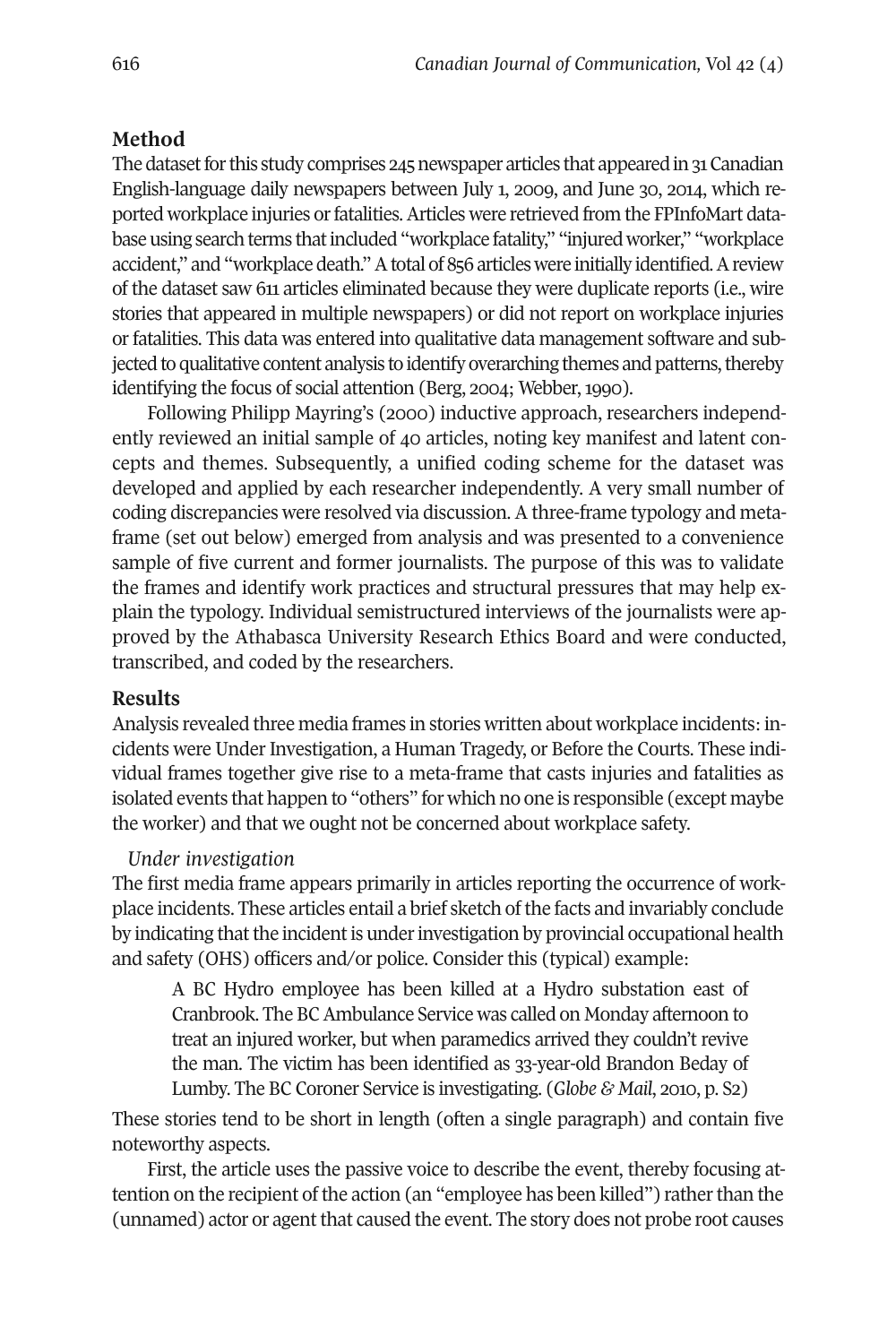of the incident, or other background information that may bring context of why the injury occurred. The absence of context and causality creates a sense that nothing could have been done to prevent the incident. The only group with agency (i.e., the capacity to take action) in these articles are the responders and their agency is limited to mitigating the effect and investigating the cause(s) of the incident.

Second, these reports rely heavily on government officials (e.g., police officers, OHS officers) as their primary source. This contributes to the sparseness of the descriptions, because officials tend to be careful with what they share. It also conveys to the reader the sense that someone "in charge" has the incident under control. In the few cases when witnesses are quoted, they add descriptive detail to what happened rather than explaining why an incident occurred.

Third, by invariably ending with a line indicating officials are investigating, these articles assure the reader that the government will justly resolve the issue. The episodic nature of this frame (where incidents are treated in isolation) obscures that past investigations have not precluded the occurrence of future injuries.

Fourth, the articles often quote an employer representative, creating space for the employer to mitigate reputation risk caused by a workplace injury. In the example below, the employer announces a trust fund for a dead worker's family, thereby changing the story from "who is at fault" to "what a good company":

The 37-year-old from Lacombe fell five metres from a wall. He was the father of five children and had been working as a carpenter foreman for Chandros Construction Ltd. for about three months. …"To support Darryl's family, Chandros has established a trust fund in his name," company president Tom Redl said. (*Edmonton Journal*, 2009, p. B2)

The employer's charitable act draws attention away from the fact of the situation: the employer had not conducted a hazard assessment or mitigated the risk of impalement posed by exposed vertical rebar beneath the work area (Alberta, 2009).

Finally, these articles portray the worker involved akin to a car accident victim. Their name is only rarely given and often the worker is genericized as, for example, "a 55-year-old man from Marystown" (*Telegram*, 2011, p. A8) or as a "man, an employee ofRegina-based PowerMaxxConstructionLtd.…" (*Saskatoon Star-Phoenix*, 2009, p.A5)**,** or simply by their occupation. Such descriptions dehumanize the victim by framing the victim as a (often nameless) jobholder rather than in a more relatable manner (e.g., person with a family).

### *Human tragedy*

The second media frame primarily occurs in articles that recount the life story of a killed or (less commonly) injured worker.Articles adopting this Human Tragedy frame are typically longer than reports adopting the Under Investigation frame and include an abbreviated summary of the incident followed by reminiscences about the interests, character, life history, or social roles as told by a family member, friend, or co-worker. Although the details of such reports are highly idiosyncratic, the broad message is that the worker's injury or death was a tragedy. A typical example of the Human Tragedy frame is a story about a worker who is remembered for his kind nature: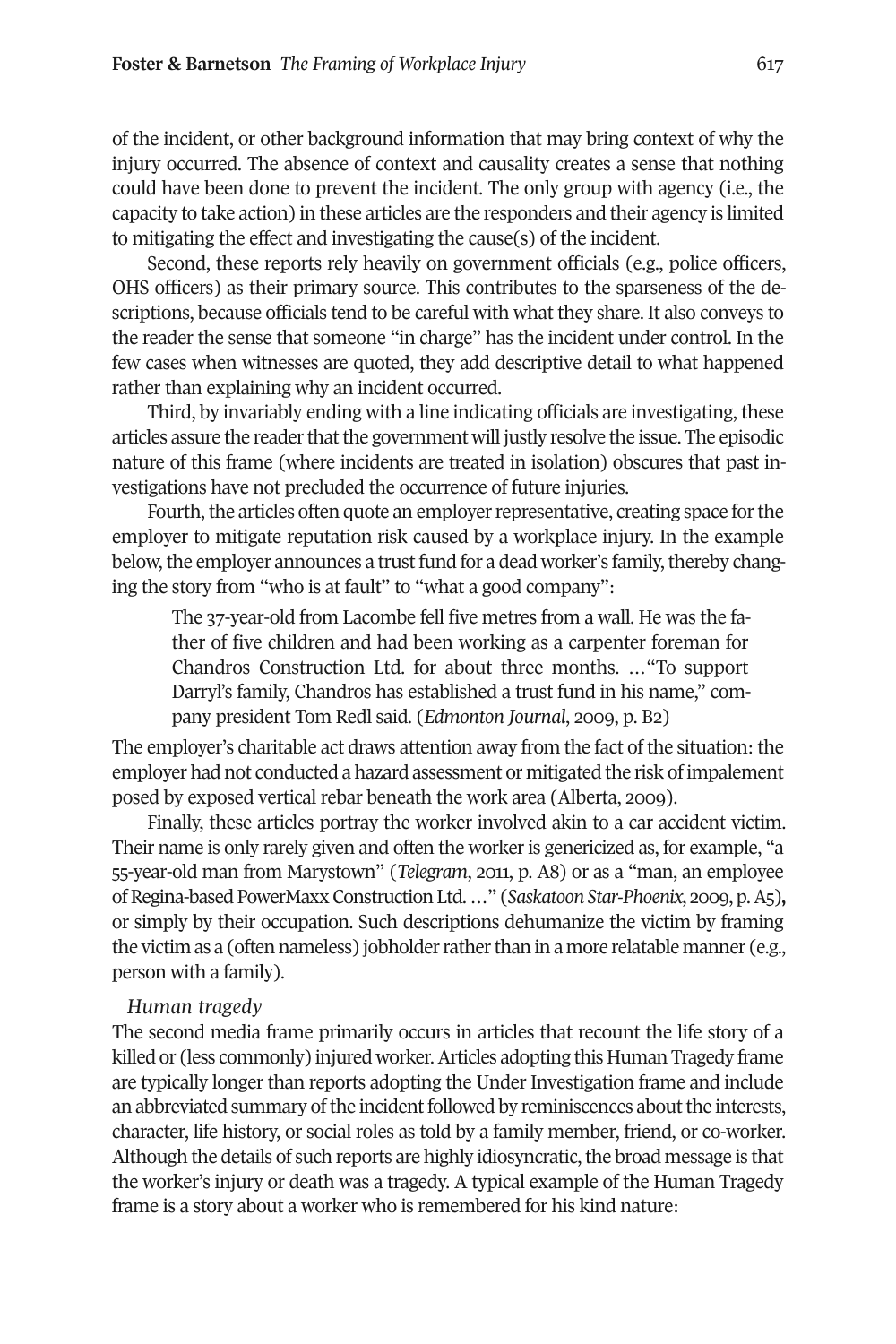"The 59-year-old electrician, who had worked at the mine site for about 10 years, was well liked and sought after by apprentices looking to learn the skill (Edward) Artic had mastered," said Kelly Reynolds, a United Steelworkers (USW) surface safety liaison at the mine. … "He was always in a good mood when he came to work to work and really loved his family. (On) all his days off he spent quite a lot of time with his grandchildren a really nice guy." (Kyle, 2010, p. A3)

Such reports are common around the National Day of Mourning (April 28) for injured and killed workers (called the Workers' Memorial Day in most countries other than Canada). There are two key aspects of the Human Tragedy frame. First, the "tragedy" is often accompanied by the word "accident" and implies the incident was unforeseeable and unavoidable. In this way, the Human Tragedy narrative elides any discussion of wrongdoing, cause, or culpability. Second,the tragedy in these articles is the personal loss and emotional suffering of the families. Focus is taken away from the workplace and put on the workers' loved ones.

In this regard, and in contrast to the Under Investigation frame, the Human Tragedy frame encourages readers to think of the worker, not as a worker, but as a father/mother/son/daughter with interests and families. The articles draw out sympathy but in doing so remove the workplace context. The frame distances the reader from the nature ofthe incident and discourages linking the human elements ofthe incident to economic, political, and structural factors giving rise to whatever caused the "tragedy" in the first place.

### **Before the courts**

The third media frame primarily appears in articles reporting charges filed orresolved under provincial OHS laws. The articles typically recount the facts of the case (similar to other court reporting) and the penalty (or penalties) imposed. These reports use technical and passive language (e.g., the employer was convicted of failing to ensure a safe workplace) in lieu of a description of the actual injury and its circumstances (e.g., the employer removed safety equipment and thereby caused a worker to be crushed to death). For example:

C.B. Metal Works Inc. of Avondale has been charged under the Occupational Health and Safety Act and Regulations in connection with a March 2011 incident in which a steelworker fell about 15 feet from a steel joist. The worker suffered head and wrist injuries. The company has been charged with two violations failure to ensure that it provided and maintained a safe workplace and that it failed to ensure a fall-arrest system provided to an employee was adequately secured to an anchorage point or a lifeline. The first court appearance is set for Monday, Feb.11 at provincial court in St. John's. (*Telegram*, 2013, p.A2)

This report elides how the worker fell from the joist and why the safety equipment was not properly anchored. Most likely, these circumstances reflect the employer's decision about how to perform work. Discussing the safety violations in legal terms also distracts from the workplace reality: the employer failed to provide a safe worksite and thereby placed a worker's life in danger.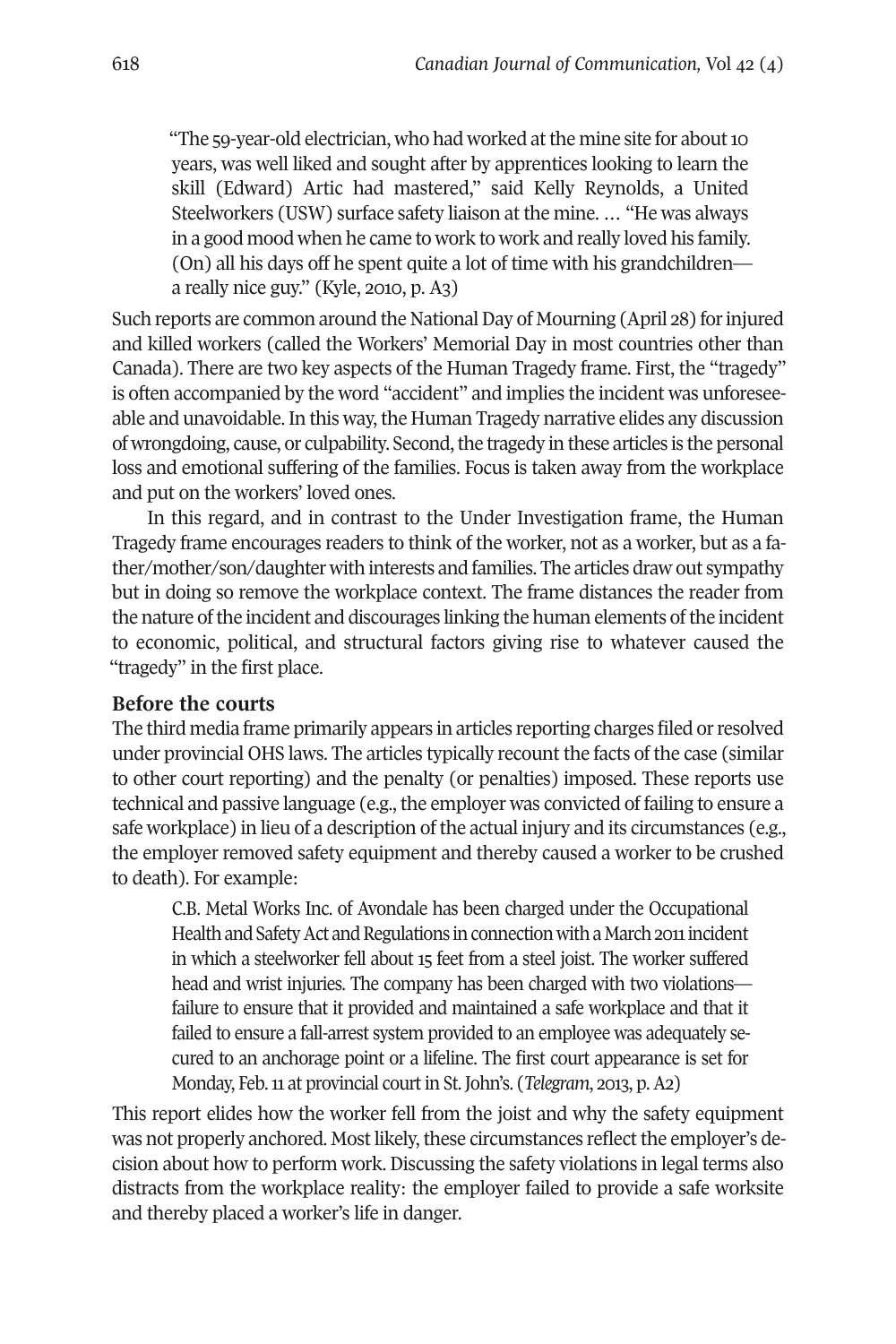In many cases, the report implies court proceedings mean the matter is concluded, ignoring the ongoing impact of the incident on the worker or the continuing presence ofthe hazard. Before the Courts reports are also among the few instances where an incidentis reported more than once and where a company's injury history is mentioned:

Five charges were laid under the OHS Act and IOC pleaded guilty to three. It resulted in the largest fine in the province's labour history for a workplace death, at \$350,000 … Together, Wabash Mines and IOC have been found guilty of OHS Act violations in six cases in the past 10 years. In each case, the charges resulted from activities at the mine that had the potential to, or more often did, cause injury and death. (Fitzpatrick, 2013a, p. A2)

In Before the Courts articles, the issue of cause and blame cannot be avoided, however, these reports narrow the focus of blame to legal culpability.

Some 30 charges were brought under the Occupational Health and Safety Act against Metron Construction Corp., which employed the workers. Another 16 were levelled against a director of that company and eight more against a Metron supervisor. … Platform supplier Swing 'N' Scaff faces four charges, while three were laid against a director. Each of the corporate charges carries a potential \$500,000 fine. (Hall, 2010, p. A1)

In the above example, the reporter makes clear the employers were legally culpable forfour migrant workers falling to their death when a platform provided and operated by the companies collapsed. The case justified 61 charges, yetthere is no commentary in the story about the seriousness of the employers' actions or that the companies' failures may have a moral dimension. Rather, the matter is simply a regulatory violation addressed via a fine—a violation little different than being fined for speeding or jaywalking.

Also missing in the court-related stories is an analysis of the penalty imposed. The stories outline the punishment factually (e.g., X company was fined \$25,000), but do not provide the reader with comparisons or context from which to judge the appropriateness of the penalty. Fines for similar convictions are not cited, nor are overall trends for OHS prosecutions (although these are publicly available). The penalty is painted as a stand-alone punishment, and its imposition is articulated as resolving the matter.

#### **Meta-frame**

While each of the three media frames construct a different understanding of workplace injuries, taken together these frames comprise a meta-frame that guides readers' understanding of workplace injuries. The four elements to the meta-frame are that injuries and fatalities are 1) isolated events that 2) happen to "others" for which 3) no one is responsible (except maybe the worker), and that 4) we ought not be concerned about them.

First, few articles linked an injury to previous events or broader patterns of injury. In this way, injuries are reported as one-off events—curiosities of little significance other than to the victim and the victim's family. Even avid newspaper readers are unlikely to ever learn the result of the investigation or the fate of the worker. A second and related aspect of the meta-framing is the creation of distance between the reader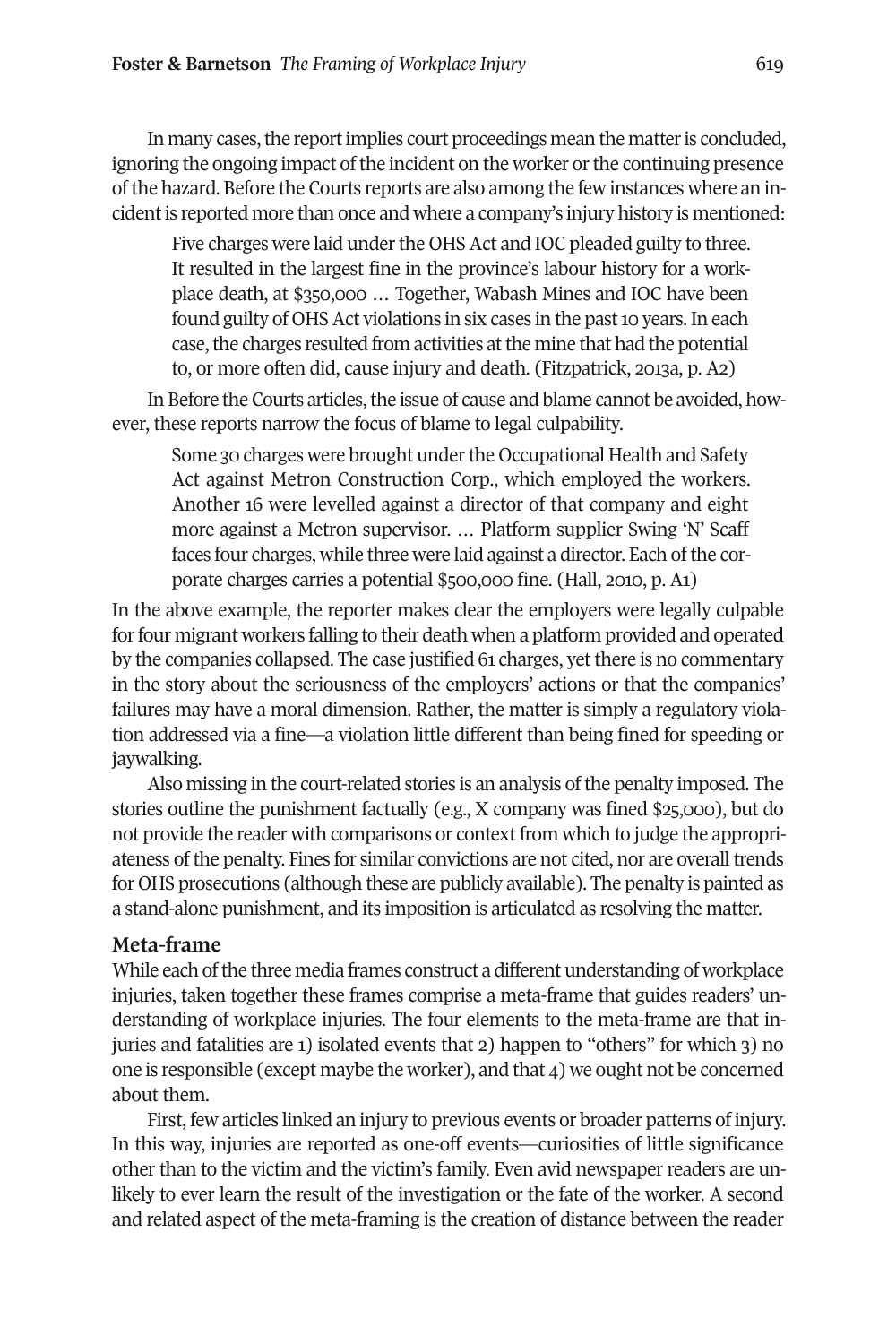and the victim. Victims are never portrayed as a whole person: either they are a faceless (and usually nameless) worker injured or killed at work or they are a loving spouse/parent/child whom their family mourns, with the work-related particulars of the injury pushed into the background. Presenting only a partial view of the victim diminishes the significance of the event and the factors that led to it.

Third, the tone of the coverage suggests to readers there is no reason to be concerned about the incident. Workplace injuries are routine happenings that are Under Investigation or Before the Courts. Some articles even go as far as to assert that the "problem" has been fixed:

"After the A-1 thing happened, WCB came down and talked to us about it," said Balbir Randhawa, manager of Central Composting. "We had to do the exposure plan and we complied to all that." (McKnight & Hoekstra, 2012, p. A1)

[T]here have been changes made in the way that he would do his job if he were alive now. So it's possibly saved many more people from the same fate. (Stricker, 2011, p. A3)

"Workplace safety made their report," Embryk said in an interview late last week. "The plant is ready to function." (Paul, 2014, n.p.)

There is virtually no meaningful engagement with the issue of what caused the workplace injury. While a small number of articles report on the proximate cause ofincident (e.g., worker crushed when vehicle rolled forward), there is rarely any discussion of the root cause of the incident (e.g., mechanical failure, faulty job design, pressure to speed up production, staffing reductions) orthe broader contextin which the incident occurred. The absence of this context may reflect that reporting may occur before such information is available and follow-up reporting is rare.

When there is discussion of cause, it often implies worker error. In the example below, an employer representative asserts that, while the cause of a worker's death is unknown, neither equipment nor training was at fault. The implication being that the worker made a mistake.

Moffatt said it's unclear what happened, but the worker, who had been with the company for about six months, was familiar with and trained in the procedures of running the crusher, which is commonly used at sand gravel pits. She also said the equipment didn't fail. (Tweed, 2014, p. A13)

Implications of worker error also come from government spokespeople.

Schichlone said the accident happened after Atlantic Roofers Ltd, had placed a pallet of roofing material on the roof. He said the structure gave way, causing the worker and the pallet of materials to fall approximately three metres into the building. At this time, there's no word on whether the injured worker was wearing a safety harness to prevent his fall, he said. (Stewart, 2012, p. A2)

Whether the worker was wearing a harness is irrelevant. The roof (to which the worker would have been tied) collapsed because the employer failed to identify structural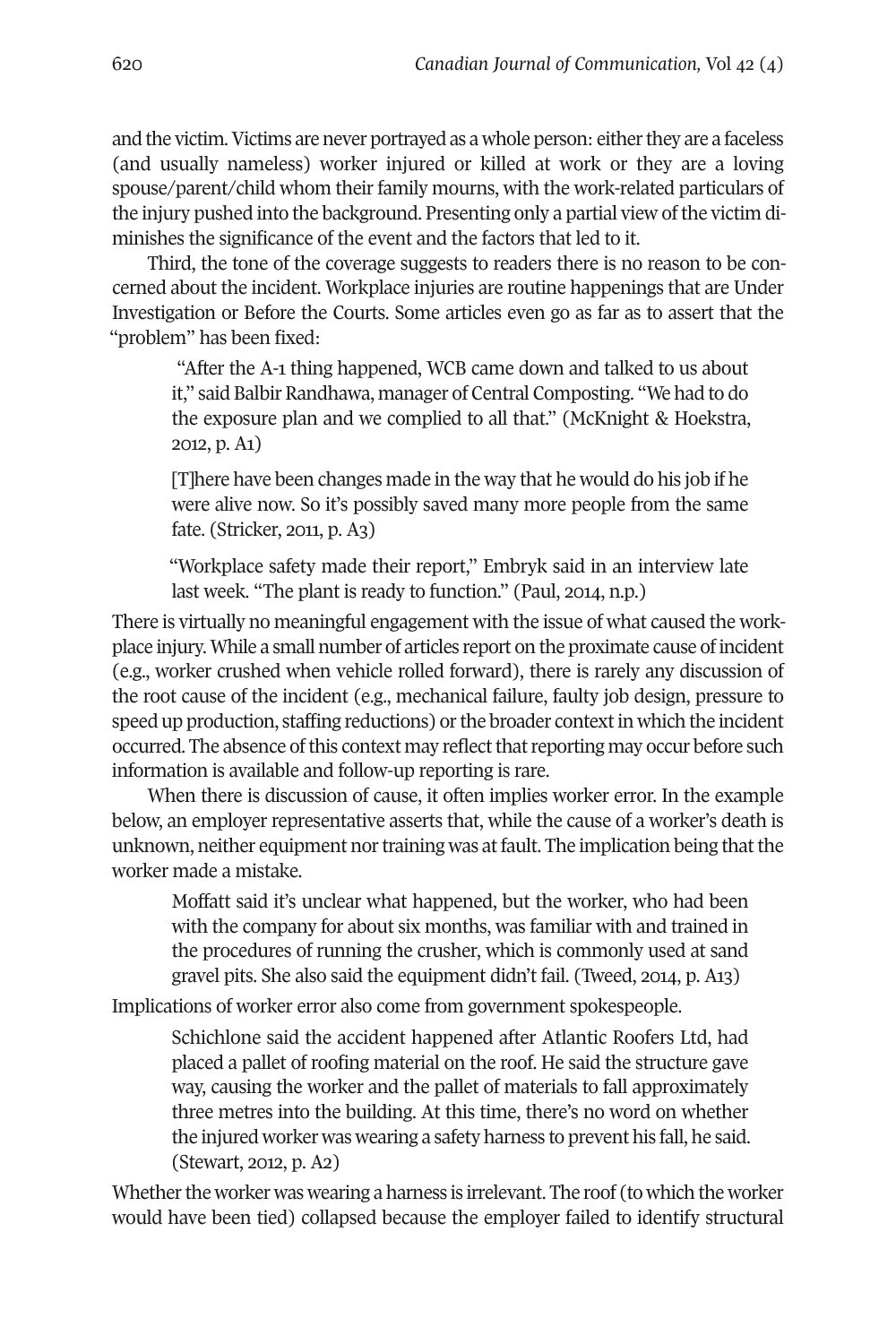weakness as a hazard, a matter not identified for scrutiny.

Such articles leave the reader with the impression that workplace incidents occur as a result of worker decisions and actions. Attention is drawn away from how employer decisions (often made months previously) about what, when, where, and how work is performed may have created an uncontrolled workplace hazard that is the root cause of the injury. An interesting exception is the small number of articles (5.2%) that quote a union representative. Trade unionists often draw attention to structural factors influencing the occurrence of injuries.

"We have daily air quality sampling being done all across the site. When we get the results back we have exceedances in the allowable silica levels," said Ron Thomas, president of the united Steelworkers Local 5795 in Labrador City. "The company is supplying the personal protective equipment, but they are not upgrading the dust collectors or the machinery to prevent the dust levels. (Fitzpatrick, 2013b, p. A2)

Trade unionists are also the only sources likely to link individual injuries to a broader pattern:

Rick Clarke, president of the Nova Scotia Federation of Labour, said in a recent news release that 546 workers in the province have died at, or because of, work since the Westray Mine exploded in Plymouth, Pictou Country, on May 9, 1992. (Lightstone, 2013, p. A5)

"We've been saying it for years," said Ryan, president of the Ontario Federation of Labour. "You know, police line the streets of Toronto, people show up, and cops fly in from all over North America (when an officer dies in the line of duty). Of course, no one thinks it's wrong that there is a big ceremony for police. But there's workers killed on the job every week and there's not a word about them." (Coyle, 2014, p. A9)

Together, the pattern of casting workplace injuries and fatalities as 1) isolated events that 2) happen to "others" for which 3) no one is responsible (except maybe the worker) suggest that  $\phi$  readers should not be concerned about them. In this formulation, injuries and fatalities are not moments for outrage or probing deeply into underlying causes. Instead, readers should feel sympathy for the victims and trust in government and employers to fix any problems.

## **Journalist interviews**

The authors showed the draft frames to five current and former journalists for comment and response. All five current and formerjournalists interviewed indicated that the three media frames and the meta-frame were accurate and reflected the kinds of stories created by newspaper journalists.

Some participants suggested the typology did not capture stories reporting annual injury statistics or stories aboutinjuredworkers' interactionswiththeWCB.The authors returned to the dataset to explore the suggestions and found that stories about statistics were very rare, usually incorporated into a broader topic such as the Day of Mourning, and most often simply repeated official government statistics, offering no additional in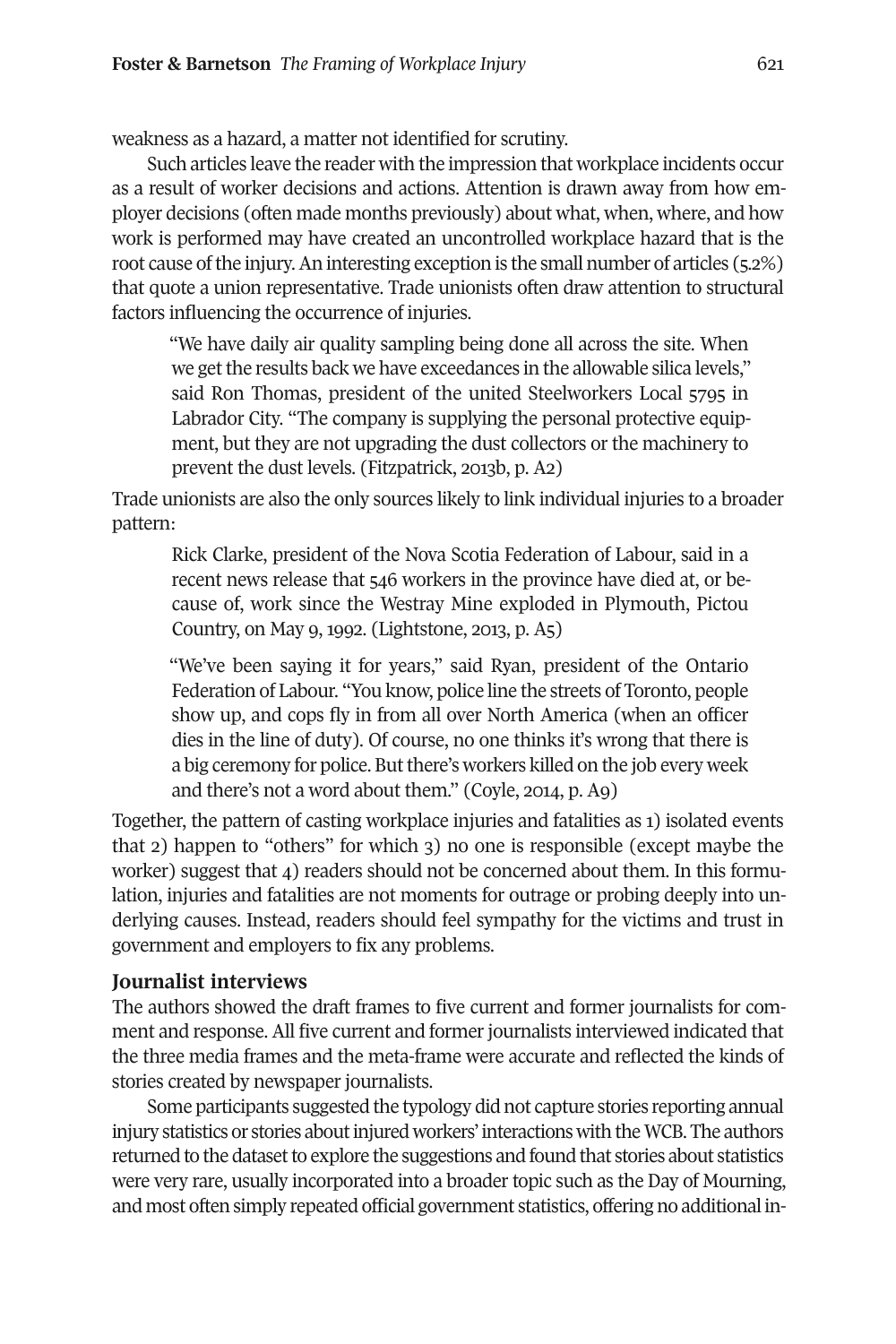sight or context. WCB stories were either captured in the Human Tragedy frame or only addressed post-injury issues (such as claim denial) and thus fell out of the scope of the of the study. Neither type substantially affects the frames identified in the analysis.

Participants indicated time pressure caused by reductions in staff and other resources meant there were limited opportunities to investigate stories. This, in turn, causes reporters to use the Under Investigation and Before the Courts frames.

Time pressure. … When I get a press release sent to me about a car chase, or whatever, it is just "let's get this up on the web" so I just basically rewrite the press release. It is the same with these stories. OHS is giving me a press release and I am just rewriting the press release. So it is a learned format. (Participant 2)

Newsrooms have a lot fewer people working in them then they once did and that is always a pressure. (Participant 5)

Some participants also identified space constraints and competing stories as auguring in favour of using the (typically brief) Under Investigation frame.

When there is a big story happening, sometimes you [file a] story that was 400 words, [and it] might get cut to 200 words. So you did want to do something bigger but it got chopped because of a physical reality that we needed the space for something bigger. (Participant 3)

Participants also reported possessing limited knowledge and receiving limited information about job tasks and injury mechanisms, a factor compounded by high turnover in reporting staff.

Often it is "they were on a bucket loader on a skid steer and the lever arm hit the cylinder" and you have no idea what job they were doing or what happened. I'm always googling skid steer and bucket loader to figure out what happened. (Participant 3)

High turnover in newsrooms leads to inexperienced reporters. "Our reporters don't have enough expertise to ask [the right] questions. … You are relying a lot on OHS to give you the information. (Participant 5)

These factors result in reporters applying "templates" used for other kinds of stories in workplace incident stories. Under Investigation stories follow the structure for crime stories: "that is the police blotter paragraph" (Participant 2). Meanwhile Before the Courts articles reflect the traditions of court reporting: "that's just the way we cover courts, our default setting for covering courts" (Participant 5).

All participants also indicated difficulty in accessing information and witnesses to flesh out the story.

I always contact the workplace to see if they want to comment. Most often they don't because they know there is going to be an OHS investigation and there is probably going to be a lawsuit arise. … And sometimes … the family … has been told not to talk about it or thinks they shouldn't talk about it because of litigation or people don't want to interfere with those processes. Or they don't really understand it. (Participant 5)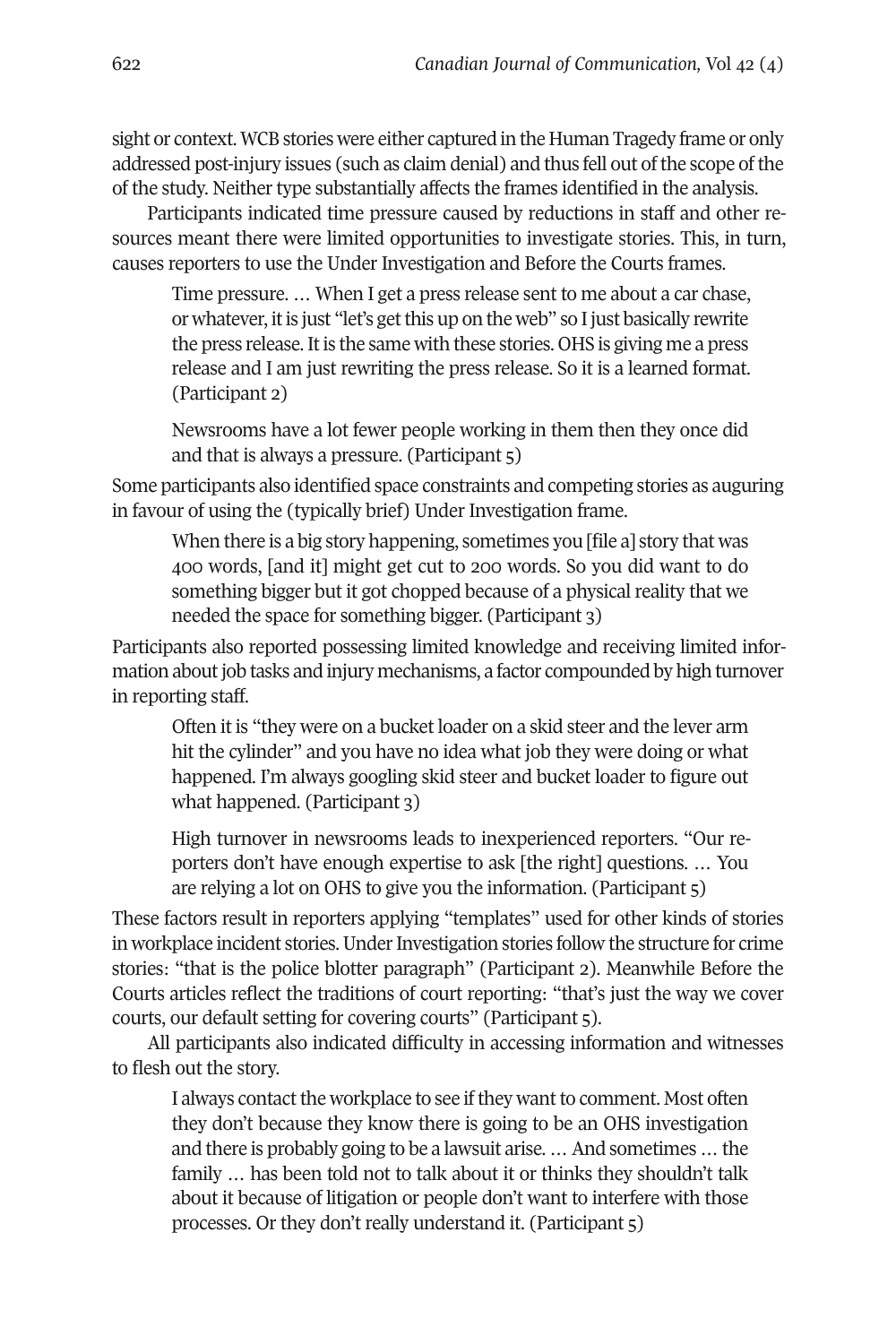As a consequence, the journalist relies heavily on information from government spokespeople.

Finally, participants asserted that workplace incident stories are not usually viewed as priority items.

It is a prioritization. If police are involved it becomes a bigger deal. If a guy falls off a roof then, okay a guy fell off a roof, the employer is under investigation and then we will await the results. They are not going to chase it down. …There may or may not be a villain, whereas if there is a crime committed there is always a villain. (Participant 4)

[O]nce you write the police blotter, it is not like anyone says "okay, can you follow up on that tomorrow?" Whereas with the fire at [a historic movie theatre], that was every single day "can you follow up on that?" RCMP shooting, "can you follow up on that?" So there is just not that same demand the next day. (Participant 2)

The participants noted that Human Tragedy stories are often driven by particular commemorations, events, or celebrations.

If there is a date you can hang it on, you can plan that. Day of Mourning is coming up in four weeks, we gotta find a widow. … And in some cases, frankly, it is advertising driven. We are doing a special section on the Day of Mourning, we need copy. (Participant 4)

Overall, work practices and pressures appear to be important factors shaping the use of the media frames identified in this study. The participants interpret the frames as a byproduct of how newsrooms work and the relatively low priority of workplace-related issues in general.

## **Discussion**

A frame is a particular way of telling a story to optimize reader accessibility. The three frames evident in Canadian newspaper coverage of workplace injuries and fatalities have significant implications for how readers are likely to view such injuries. For example, the act of reporting injuries suggests they are notable (i.e., newsworthy) in some way. Reports adopting the Human Tragedy frame imply workplace injuries are notable because of their negative effect on the workers and the workers' families. Yet stories adopting a Human Tragedy frame are in the minority. By contrast, the majority of stories adopt the Under Investigation frame, which cast injuries as unusual and mildly interesting events (much like car accidents) that society has well in hand (investigators are looking into it, after all). Reports adopting the Before the Courts frame also imply that any problem is being (or has been) resolved. In this way, newspaper reports reinforce the view that workplace injuries are regrettable, but uncommon, unavoidable, and acceptable features of modern life that the public need not be concerned about. Privileging this perspective—the perspective of employers—via newspaper frames obscures the widespread nature of workplace injury and fatalities, thereby concealing information that might spark resistance among workers to dangerous working conditions and/or the state's regulatory approach to OHS.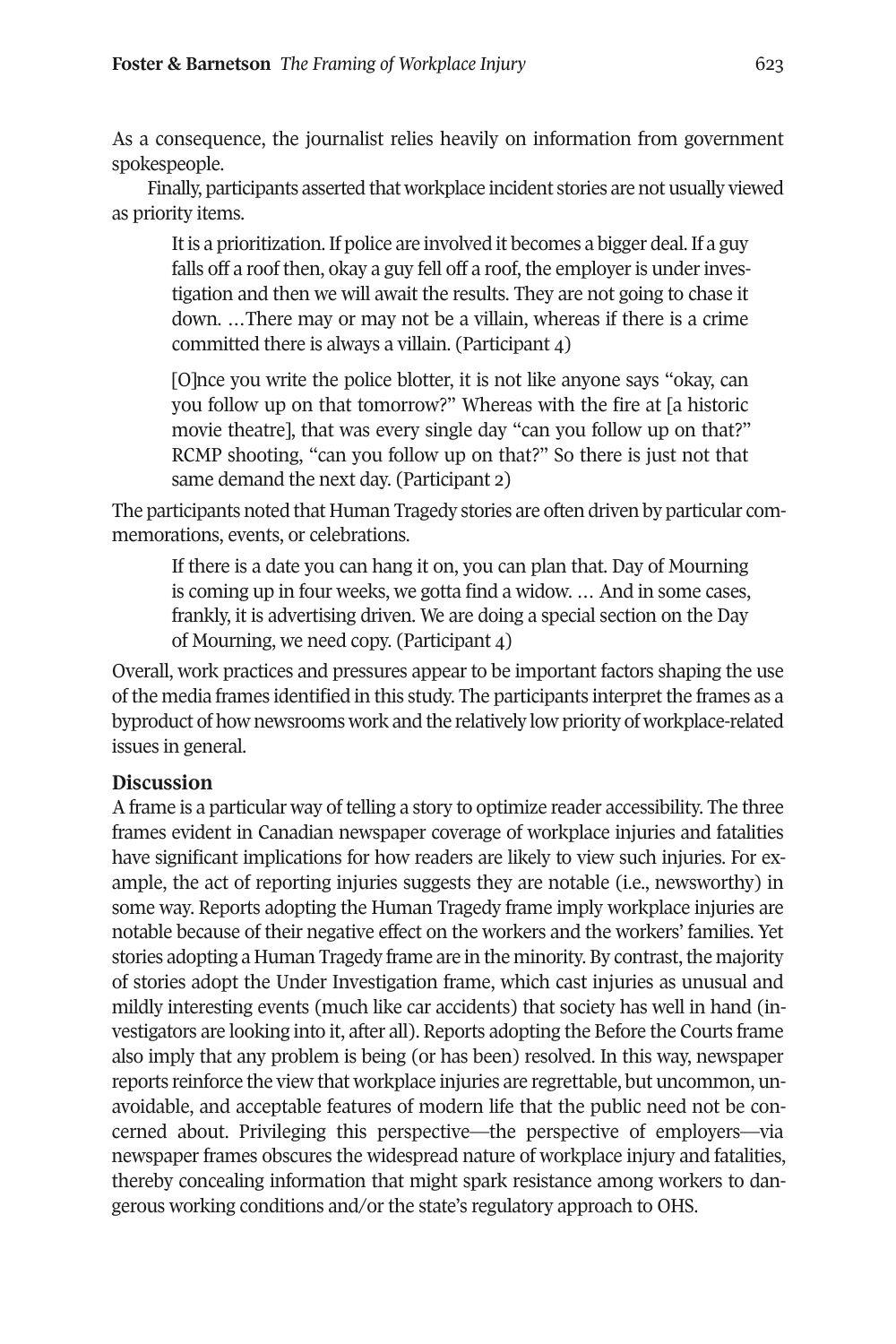The tendency of newspapers to report workplace injuries as isolated incidents contributes to an act-of-God sensibility to workplace injuries. Both the Under Investigation and Human Tragedy frames almost never discuss the cause of orresponsibility for the injury: the injury simply happened. In the few instances where cause is discussed, worker error is often mooted. While the Before the Courts frame indicates an employer is responsible for an injury, such reports tend to be written in highly legalistic and passive ways that obscure the factthatinjuries are not natural phenomena that no one can control. Rather, most injuries are caused by physical, chemical, or biological hazards introduced into the workplace by employers when they designed the production process. In this way, injuries result from choices made by employers. The cost of injuries and fatalities are mostly externalized onto workers and society, which represents a choice by the state. The only recognition that there is a political economy of workplace injury in the articles occurs in the handful of instances when union representatives are interviewed.

The meta-frame creates distance between the reader and the nature of workplace injury. Readers are encouraged, occasionally, to feel sympathy for victims and their families, but are discouraged from linking human tragedy to conscious decisions made by employers and governments. Reading a story about a workplace fatality that is written in the manner of a car accident report or a burglary trial downplays the systematic nature of workplace hazards and implies a degree of "unfortunate accident" to the incident. This distancing serves the interests of employers and the state. For employers, the framing prevents a public eye being cast upon their internal safety practices and maintains a disinterested public opinion, thus preserving the employers' high degree of autonomy around workplace safety issues and protecting their corporate reputation as well. For the state, the framing facilitates its legitimation function on behalf of capital. If the public is unconcerned about the degree of danger found in workplaces, there can be no outcry for government regulation and enforcement. The state is spared having to further interfere with employers' internal operations in the name of protecting worker safety.

Both employers and the state have an interest in minimizing the degree of regulation in workplace safety. Media framing of workplace injury provides them latitude to manage workplace safety as they "see fit" by averting the public eye. Interviews with journalists indicate that resource constraints, pre-existing notions of what is "newsworthy" and how to report it, and a lack of knowledge and information contribute to the selection of the three media frames identified. Interpreting a workplace fatality through the lens of a crime scene, a family tragedy, or a court case distorts the picture of what occurred and its causes and consequences. Journalists do not actively seek to distort the picture, but the structural pressures that exist in the newspaper industry construct a logic that leads to the narratives found in this study.

McChesney (2003) and others have found that the North American media industry is deeply embedded in capitalist structures, and thus its common interest with capital manifests itself in how it creates news. In that context, the results of this study are unsurprising. The framing of workplace injury and fatality serves the interests of employers in the same way the reporting of other topics, such as business or politics, serves the interests of broader capital. However, the study is useful in its efforts to iso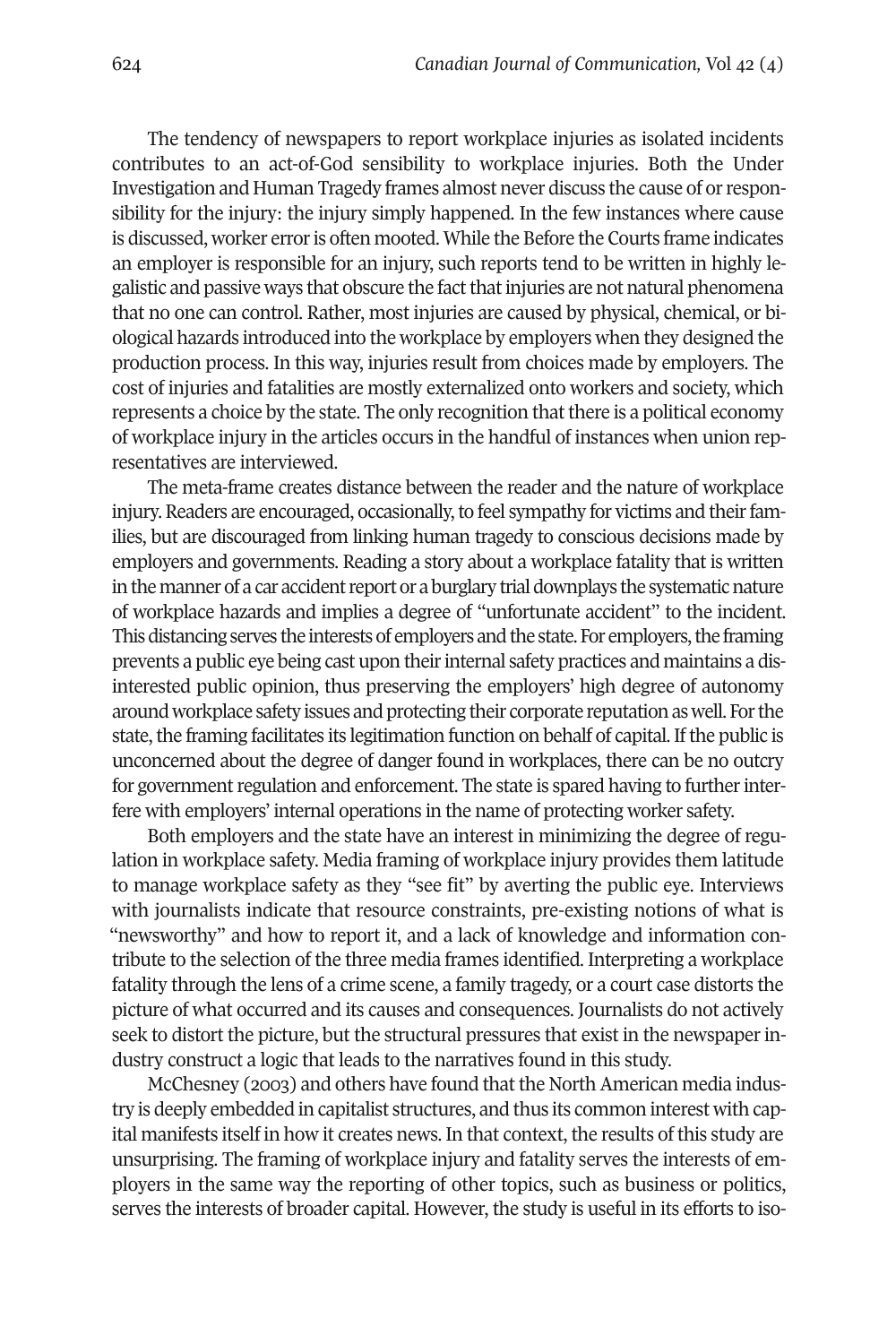late the nature of the frames for a specific topic and to surface the processes that give rise to them.

It is logical to suggest the results found in this study are applicable to a variety of jurisdictions. The pressures and tendencies in newsrooms reported by the journalists are likely to be found across the North American newspaperindustry. Employerinterests around health and safety matters are similarly consistent across countries. While the specifics of health and safety regulation regimes may vary, the tension felt by government between facilitating capital control of the means of production and maintaining state legitimacy among the public is common to all developed nations. The cost-benefit discourse of health and safety (Shapiro, 2014) is internationally present.

Finally, this study cannot state with certainty what effect these frames have on readers. Nevertheless, it is not unreasonable to assume that readers will likely adopt the broad-strokes message ofthe meta-frame—injuries are isolated events that happen to "others" for which no one is responsible (except maybe the worker)—which suggests that readers should not be concerned. Based on the content of the dataset, it is unlikely that readers would be able to articulate an alternative framing of workplace injuries as,for example, employers trading worker health for profit, something enabled by ineffective government regulation. Future studies might usefully assess the effect of these frames on readers.

#### **Conclusion**

This study has found that newspapers present workplace injury and fatality within specific and identifiable frames. These frames, in turn, feed into a meta-frame that informs readers' perceptions of workplace injury. The constructed framing is the result of pressures and tendencies within newsrooms that under-acknowledge the nature of workplace injury. The framings lead to a partial, distanced understanding by the public of workplace incidents.

As found in other areas, the framings also serve the interests of employers and governments around workplace health and safety. The structure of North American media leads to constructions of media frames that further the interests of capital at the expense of public interest. This study has found that those tendencies extend to the coverage of workplace injury and fatality.

This study is the first to apply frame analysis to media representations of workplace injury and fatality. As such, its insights are incomplete. Further research could more directly examine the effects on readers of such frames. Similarly, future research could explore if other factors shape media representations on the topic, including urban versus rural newspapers or electronic media versus newspapers.

The frames revealed here can be seen as contributing to the growing insight around the political economy of health and safety. In tandem with the consequences of "cost-benefit," "blame the worker," and other discourses, media frames of health and safety contribute to unpacking the processes of minimizing the attention paid to workplace injury and death.

#### **References**

Adoni, Hanna, & Mane, Sherrill. (1984). Media and the social construction ofreality. *Communication Research, 11*(3), 323–340.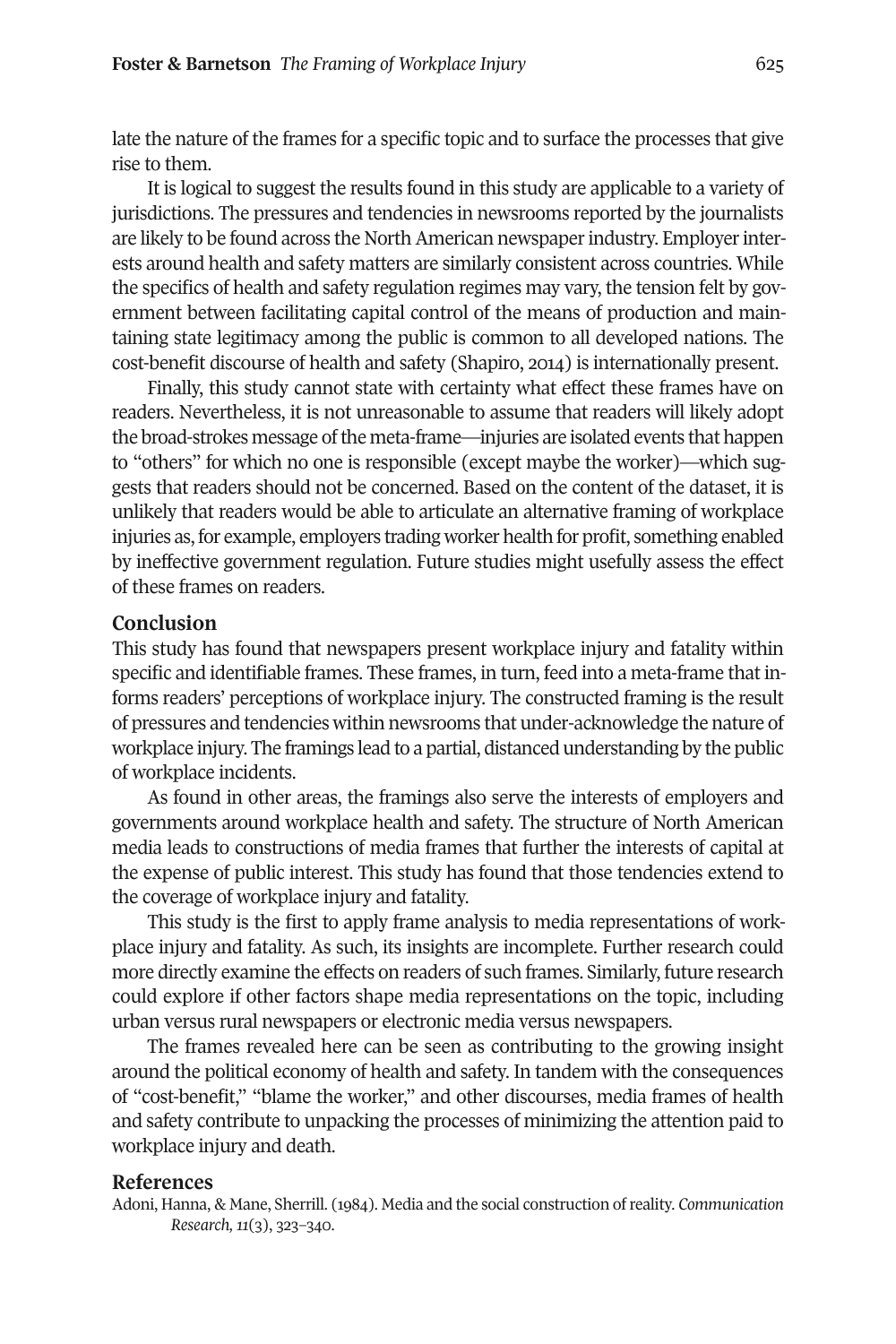- Alberta. (2009). *Occupational health and safety fatality report F-205931*. Edmonton, AB: Department of Employment and Immigration.
- Arthurs, Harry. (2012). *Funding fairness: A report on Ontario's workplace safety and insurance system* [Report]. Toronto, ON: Workplace Safety and Insurance Board.
- Association of Workers' Compensation Boards of Canada. (2014). National work injury, disease and fatality statistics 2010–2012 [Report]. Ottawa, ON: Association of Workers' Compensation Boards of Canada.
- Barnetson, Bob. (2010). *The political economy of workplace injury in Canada*. Edmonton, AB: Athabasca University Press.
- Barnetson, Bob, & Foster, Jason. (2015). If it bleeds, it leads: The construction of workplace injuries in Canadian newspapers, 2009–2014. *International Journal of Occupational and Environmental Medicine*, *21*(3), 258–265.
- Belknap, Joanne. (2007). *The invisible women: Gender, crime and justice*. Belmont, CA: Thomson Wadworth.
- Berg, Bruce. (2004). *Qualitative research methods for the social sciences*. Boston, MA: Allyn & Bacon.
- Berns, Nancy. (1999). "My problem and how I solved it": Domestic violence in women's magazines. *Sociology Quarterly, 40*(1), 85–108.
- Best, Joel. (1999). *Images of issues: Typifying contemporary social problems*. New York, NY: de Gruyter.
- Best, Joel. (2001). The diffusion of social problems. In Joel Best (Ed.), *How claims spread: National diffusion of social problems* (pp. 1–18). New York, NY: de Gruyter.
- Bird, Elizabeth, & Dardenne, Robert. (1997). Myth, chronicle and story: Exploring the narrative qualities of news. In Daniel Berkowitz (Ed.), *Social meanings of news: A text-reader* (pp. 333–350). Thousand Oaks, CA: Sage.
- Bittle, Steven. (2012). *Still dying for a living: Corporate criminal liability afterthe Westray Mine disaster*. Vancouver, BC: University of British Columbia Press.
- Braithwaite, John. (1989). *Crime, shame and reintegration*. Cambridge, UK: Cambridge University Press.
- Brown, Michael. (1992). Setting occupational health standards: The vinyl chloride case. In Dorothy Nelkin (Ed.), *Controversy: Politics of technical decisions* (3rd ed.) (pp. 130–146). Newbury Park, CA: Sage.
- Bullock, Cathy. (2007). Framing domestic violence fatalities: Coverage by Utah newspapers. *Women's Studies in Communication, 30*(1), 34–63.
- Bullock, Cathy, & Cubert, Jason. (2002). Coverage of domestic violence fatalities by newspapers in Washington state. *Journal of Interpersonal Violence, 17*(5), 475–499.
- Cappella, Joseph, & Jamieson, Kathleen Hall. (1997). *Spiral of cynicism: The press and the public good*. New York, NY: Oxford University Press.
- Chermack, Stephen. (1995). *Victims in the news: Crime and the American news media*. Boulder, CO: Westview.
- Consalvo, Mia. (1998). Hegemony, domestic violence, and Cops: A critique of concordance. *Journal of Popular Film and Television, 26*(2), 62–70.
- Consalvo, Mia. (1998). "3 shot dead in courthouse": Examining news coverage of domestic violence and mail-order brides. *Women's Studies in Communication, 21*(2), 188–211.
- Cox, Rachel, & Lippel, Katherine. (2008). Falling through the legal cracks: The pitfalls of using workers' compensation data as indicators of work-related injuries and illnesses. *Policy and Practice in Health and Safety, 6*(2), 9–30.
- Coyle, Jim. (2014, January 19). Welder's death highlights sober statistics; Labour fatalities more frequent than police deaths, yet they get less attention. *Toronto Star*, p. A9.
- Croteau, David, & Hoynes, William. (1997). *Media/society: Industries, images, and audience*. Thousand Oaks, CA: Pine Forge.
- Demers, David. (1996). *The menace of the corporate newspaper: Fact or fiction?* Ames, IA: Iowa State University Press.
- Denenberg, Richard & Denenberg, Tina. (2012). Workplace violence and the media: The myth of the disgruntled employee. *Work 42*(1), 5–7.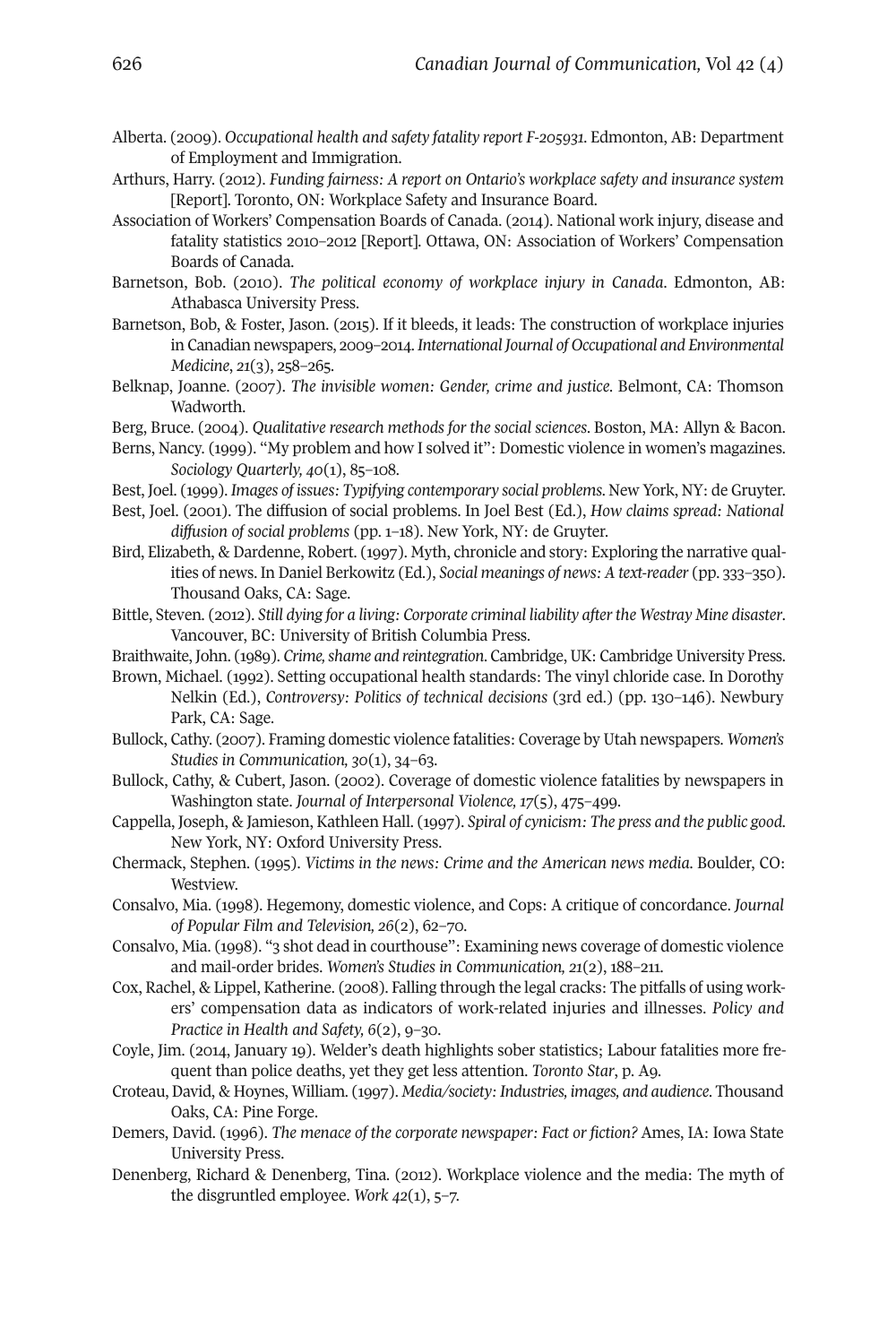Dunwoody, S, & Griffin, R. (1999). Structural pluralism and media accounts ofrisk. In David Demers & K. Viswanath (Eds.), *Mass media, social control, and social change: A macrosocial perspective* (pp. 139–158). Ames, IA: Iowa State University Press.

- Edmonton Journal. (2009, July 29). Father of five killed in work accident. *Edmonton Journal*, p. B2.
- Entman, Robert. (1991). Framing U.S. coverage of international news: Contrasts in narratives of the KAL and Iran Air incidents. *Journal of Communications, 41*(4), 6–27.
- Entman, Robert. (1993). Framing: Towards clarification of a fractured paradigm. *Journal of Communication, 43*(4), 51–58.
- Fishman, Mark. (1980). *Manufacturing the news*. Austin, TX: University of Texas Press.
- Fitzpatrick,Ashley. (2013a, November 5). Stop-work orders common at mine sites. *The Telegram*, p.A1-2.
- Fitzpatrick, Ashley. (2013b, November 6). Occupational diseases are N.L.'s No.1 workplace killer. *The Telegram*, p. A1-2.
- Gans, Herbert. (1979). *Deciding what's news: A study of CBS Evening News, NBC Nightly News, Newsweek, and Time*. New York, NY: Vintage Books.
- Gawley, Tim, & Dixon, Shane. (2015). One side of the story: Examining newspaper coverage of workplace injury and fatality in Ontario, 2007–2012. *Work: A Journal of Prevention, Assessment and Rehabilitation*, *53*(1), 205–218.
- Graebner, William. (1994). Doing the world's unhealthy work: The fiction of free choice. *Hastings Centre Report, 14*(4), 28–37.
- Gray, Garry. (1986). The regulation of corporate violations: Punishment, compliance, and the blurring of responsibility*. British Journal of Criminology, 46*(5), 875–892.
- Gillespie, Lane, Richards, Tara, Givens, Eugena, & Smith, Dwayne. (2013). Framing deadly domestic violence: Why the media's spin matters in newspaper coverage of femicide. *Violence Against Women*, *19*(2), 222–245.
- Globe & Mail. (2010, August 18). BC Hydro worker killed on the job. *Globe & Mail,* S2.
- Hall, Joseph. (2010, August 14). Charges laid in scaffolding accident that killed 4 workers. *Toronto Star*, p. A1.
- Hallin, Daniel. (1986). The uncensored war: The media and Vietnam. New York, NY: Oxford University Press.
- Hallin, Daniel, & Mancini, Paolo. (2004). *Comparing media systems: Three models of media and politics*. Cambridge, UK: Cambridge University Press.
- Harrison, Martin. (1985). *TV news, whose bias? A casebook analysis of strikes, television and media studies.* Hermitage, Berks: Policy Journals.
- Hart, Peter. (2005). Media bias: How to spot it and how to fight it. In Robert W. McChesney, Russell Newman, & Ben Scott (Eds.), *The future of media: Resistance and reform in the 21st century* (pp. 51–64). New York, NY: Seven Stories Press.
- Hilgartner, Stephen. (1985) The political language of risk: Defining occupational health. In Dorothy Nelkin (Ed.), *The language ofrisk: Conflicting perspectives on occupational health* (pp. 25–65). Beverly Hills, CA: Sage.
- Hyman, Richard. (1989). *The political economy of industrial relations*. London, UK: MacMillan Press.
- Iverson,Roderick, & Barling,Julian. (2005,July). *The current culture of workplace injur*y. Paper presented at the Association of Workers' Compensation Boards of Canada public forum. Ottawa, ON.
- Iyengar, Shanto. (1991). *Is anyone responsible? How television frames political issues*. Chicago, IL: The University of Chicago Press.
- Kellner, Douglas. (1995). Cultural studies, multiculturalism, and media culture. In Gail Dines & Jean Humez (Eds.), *Gender, race, and class in media: A text reader* (pp. 9–20). Thousand Oaks, CA: Sage.
- Kovach, Bill, & Rosenstiel, Tom. (2001). *The elements of journalism: What newspeople should know and the public should expect*. New York, NY: Crown.
- Kyle, Cassandra. (2010, May 13). Agrium worker remembered for kind nature. *StarPhoenix*, p. A3.
- Lightstone, Michael. (2013, May 16). Safety gear part of death probe; Fall-arrest harness visible in photos of workplace fatality. *Chronicle-Herald*, p. A5.
- Lindlof, Thomas. (1988). Media audiences as interpretive communities. In James Anderson (Ed.), *Communications yearbook, 11th Ed* (pp. 87–107). Newbury Park, CA: Sage.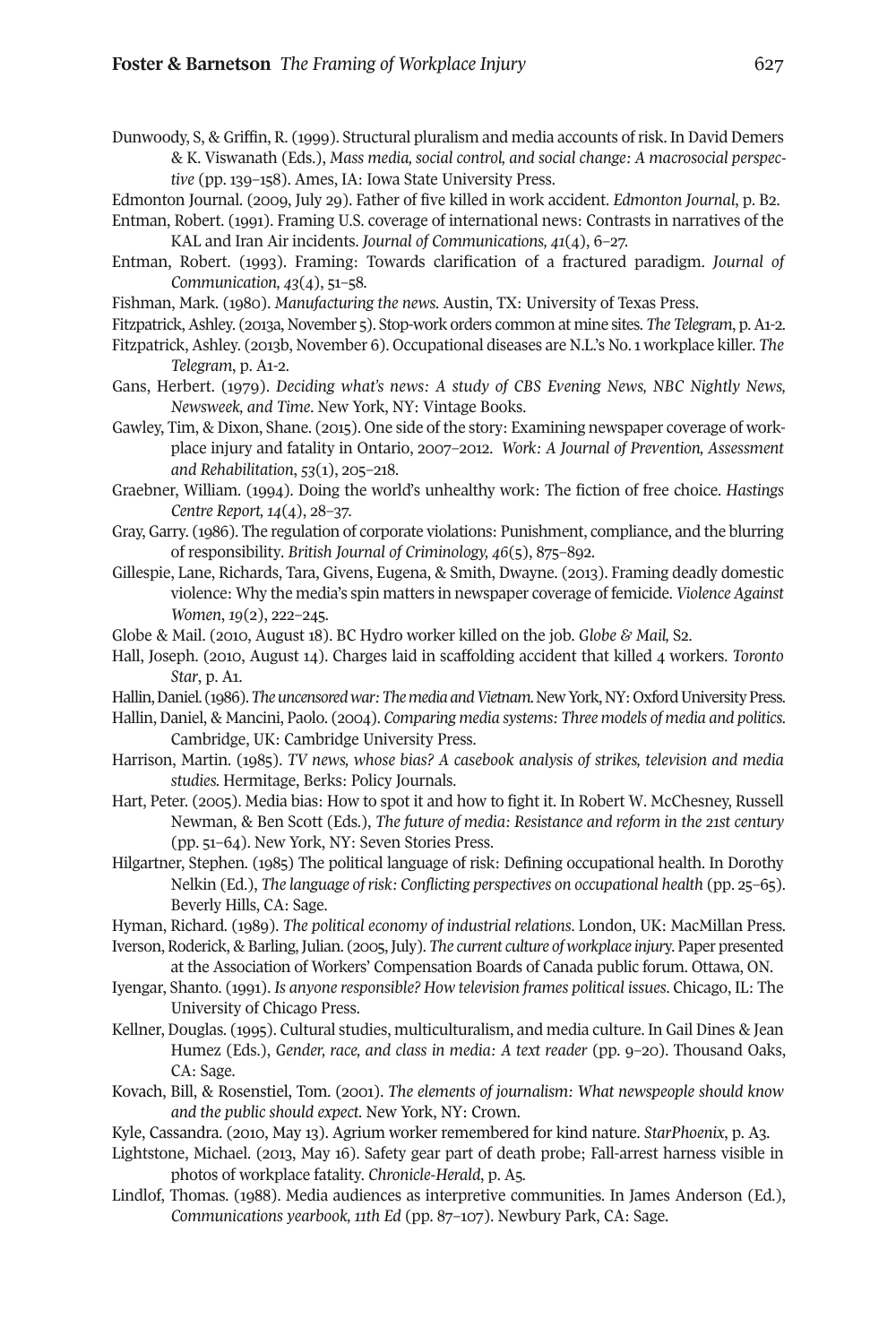- Lorimer, Rowland, & Gasher, Mike. (2004). *Mass communication in Canada* (5th ed.). Toronto, ON: Oxford University Press.
- Lowney, Kathleen, & Best, Joel. (1995). Stalking strangers and lovers: Changing media typifications of a new crime problem. In Joel Best (Ed.), *Images of issues* (2nd ed.) (pp. 33–59). Hawthorne, NY: de Gruyter.
- Martin, Christopher. (2004). *Framed! Labor and the corporate media*. Ithaca, NY: Cornell University Press.
- Maxson, Cheryl, Hennigan, Karen, & Sloane, David. (2003). *Factors that influence public opinion of the police* [Report]. Washington, DC: National Institute of Justice.
- Mayring, Philipp. (2000). Qualitative content analysis. *Forum Qualitative Sozialforschung/Forum Social Research, 1*(2), 1–10.
- McChesney, Robert. (2003). The problem of journalism: A political economic contribution to an explanation of the crisis in contemporary US journalism. *Journalism Studies*, *4*(3), pp. 299–329.
- McChesney, Robert. (2004). *The problem of the media: U.S. communication politicsin the 21st century*. New York, NY: Monthly Review Press.
- McCombs, Maxwell, & Reynolds, Ann. (2002). News influence on our pictures of the world. In Jennings Bryant & Dolf Zillmann (Eds.), *Media effects: Advancesin theory and research,* (2nd ed.) (pp. 1–18). Mahwah, NJ: Lawrence Erlbaum Associates.
- McCutcheon, Mark, & Barnetson, Bob. (2016). Resistance is futile: On the under-representation of unions in science fiction. *Topia* 36, 151–172.
- Mcknight, Zoe & Hoekstra, Gordon. (2012, August 3). Mushroom farms don't have toxic gas safety plans. *Vancouver Sun*, p. A1.
- McManus, John, & Dorfman, Lori. (2003). *Distracted by drama: How California newspapers portray IPV*. Berkley, CA: Berkley Media Studies Group.
- McMullan, John. (1992). *Beyond the limits of the law: Corporate crime and law and order*. Halifax, NS: Fernwood.
- Meyers, Marian. (1994). News of battering. *Journal of Communications, 44*(2), 47–63.
- Meyers, Marian. (1997). *News coverage of violence against women: Engendering blame*. Thousand Oaks, CA: Sage.
- Newman, Russell, & Scott, Ben. (2005). The fight for the future of media. In Robert W. McChesney, Russell Newman, & Ben Scott (Eds.), *The future of media: Resistance and reform in the 21st century* (pp. 21–40). New York, NY: Seven Stories Press.
- Pan, Zhongdang, & Kosicki, Gerald. (1993). Framing analysis: An approach to news discourse. *Political Communication, 10*(1), 55–75.
- Parenti, Michael. (1986). *Inventing reality: The politics of mass media*. New York, NY: St. Martin's Press.
- Paul, Alexandra. (2014, February 12). Plant employee lucky to be alive. *Winnipeg Free Press*, n.p.
- Puette, Willilam. (1992). *Through jaundiced eyes: How the media view organized labor*. Ithaca, NY: ILR Press.
- Renaud Gonzalez, Barbara. (2005). Resisting the conquista of words. In Robert W. McChesney, Russell Newman, & Ben Scott (Eds.), *The future of media: Resistance and reform in the 21st century* (pp. 105–116). New York, NY: Seven Stories Press.
- Richards, Tara, Gillespie, Lane, & Smith, Dwayne. (2011). Exploring news coverage of femicide: Does reporting the news add insult to injury? *Feminist Criminology, 6*(3), 178–202.
- Saskatoon Star-Pheonix. (2009, August 28). Worker's death under investigation. *Saskatoon Star-Pheonix*, p. A5.
- Schmidt, Diane. (1993). Public opinion and media coverage of labor unions. *Journal of Labor Research*, *14*(2), 151–164.
- Shannon, Harry, & Lowe, Graham. (2002). How many injured workers do not file claims for workers' compensation benefits? *American Journal of Industrial Medicine, 42*(6), 467–473.
- Shapiro, Sidney. (2014). Dying at work: Political discourse and occupational health and safety. *Wake Forest Law Review, 49,* 831–847.